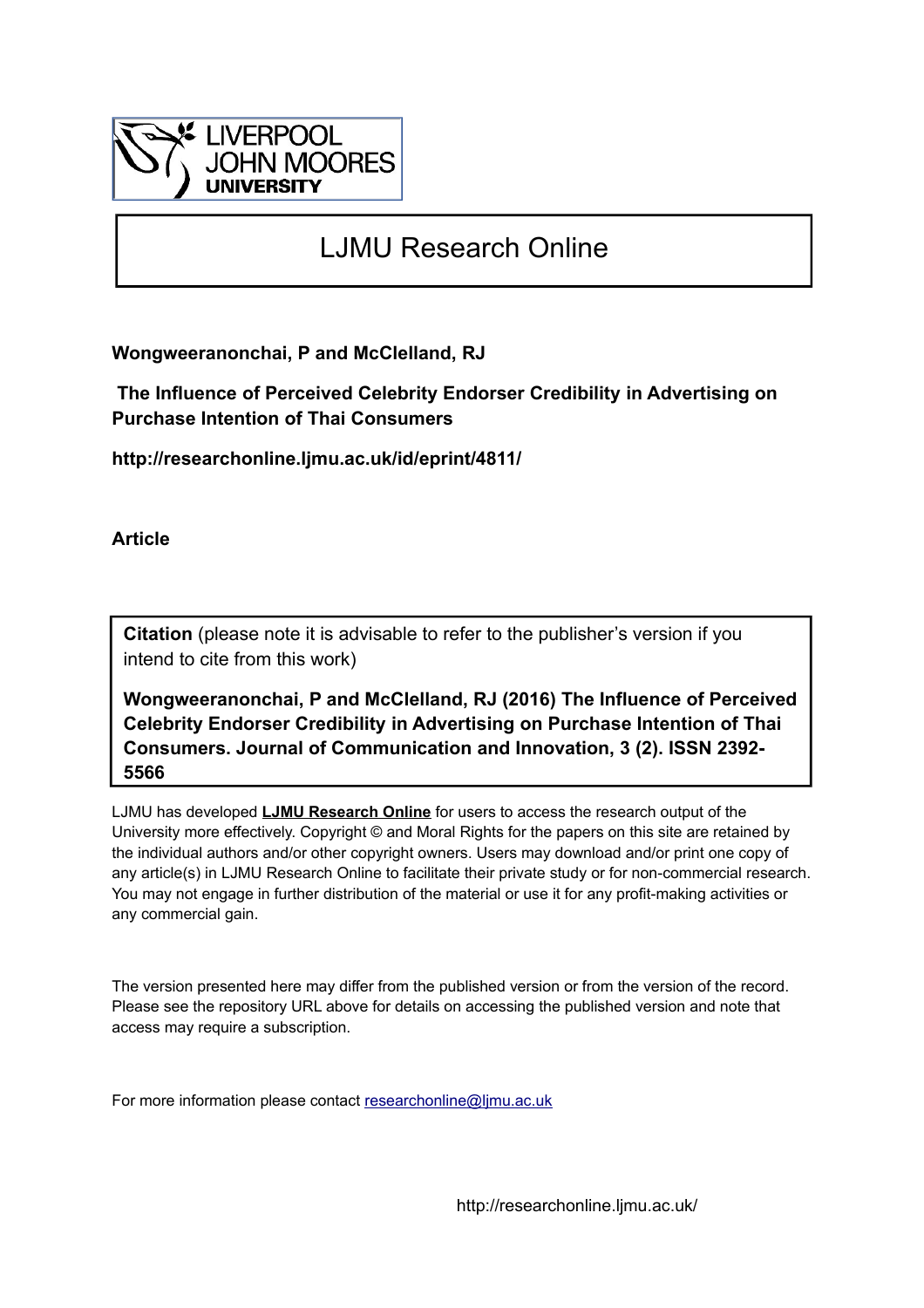# **The Influence of Perceived Celebrity Endorser Credibility in Advertising on Purchase Intention of Thai Consumers**

Parichart Wongweeranonchai<sup>1</sup>\*\*, Robert James McClelland<sup>2</sup>

### **Abstract**

<u>.</u>

Thai advertisers have used the celebrity strategies widely to promote products while the number of studies on celebrity credibility is still limited. The aim of this research is to develop the comprehensive celebrity credibility measurement model for aiding celebrity selection in Thailand.

This model was tested using the structural equation modeling approach. The sample consisted of 420 Thai consumers living in Bangkok Metropolitan area. Furthermore, in order to bridge the methodological gap regarding the celebrity and product match-up in the previous studies (Till & Busler, 1998, 2000), the present research allowed the respondents to self-select the celebrity and product in order to better reflect the true perceptions of Thai consumers.

The results showed the modified celebrity credibility measurement model was validated with Thai consumers. However, only perceived attractiveness and perceived expertise were significantly related to the purchase intention. The revised model, therefore, provides advertisers and marketers with practical guidelines to select an appropriate celebrity endorser in order to enhance the effectiveness of advertising and

<sup>&</sup>lt;sup>1</sup> Ph.D. Candidate in Communication Arts and Innovation, International College, National Institute of Development Administration (NIDA), Thailand

<sup>\*\*</sup>Full-time Lecturer, Department of Advertising, Albert Laurence School of Communication Arts, Assumption University, BangnaTrad K.M. 26, Bangsaothong, Samuthprakarn 10540, email: [parichartsiriphat@gmail.com,](mailto:parichartsiriphat@gmail.com) tel: 084-160-1585

<sup>&</sup>lt;sup>2</sup>Reader in Educational Technology, Liverpool Business School, Liverpool John Moores University, Redmonds Building, Brownlow Hill, Liverpool, L3 5UG, U.K.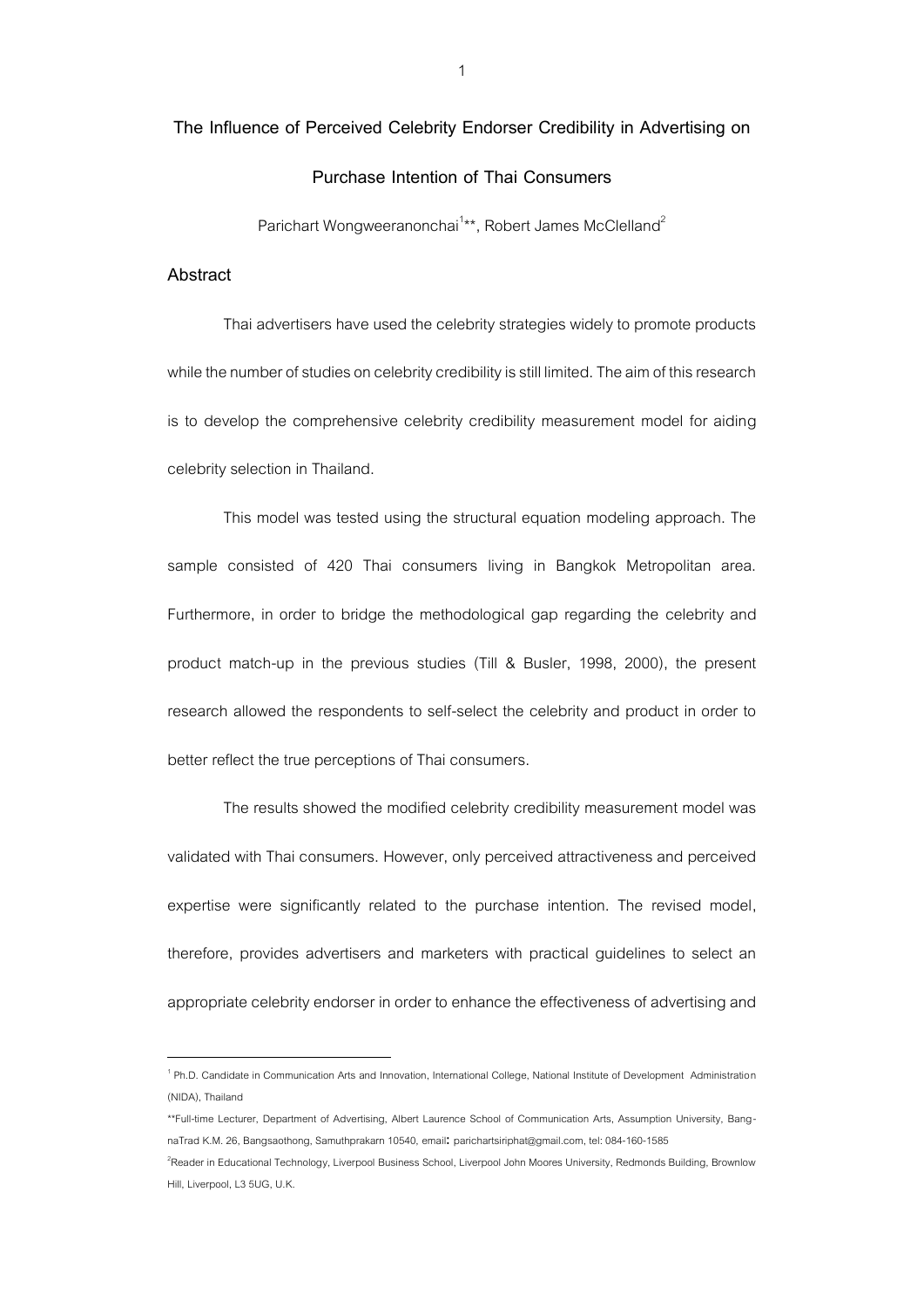the resulting campaigns.

**Keywords:** Advertising, Celebrity Credibility, Purchase Intention

## **บทคัดย่อ**

ในสังคมไทย

้นักโฆษณามักนำผู้ที่มีชื่อเสียงมาใช้ในกลยุทธ์การสื่อสารทางการตลาดเพื่อสื่อสารเกี่ยวตัวสินค้ าอยู่อย่างกว้างขวาง

่ ในขณะที่งานวิจัยที่เกี่ยวข้องกับความน่าเชื่อถือของบุคคลที่มีชื่อเสียงนั้นยังคงมีจำนวนจำกัด งานวิจัยชิ้นนี้จึงมีวัตถุประสงค์ในการพัฒนาแบบจำลองการวัดความน่าเชื่อถือของบุคคลที่มีชื่อเ สี่ยง

เพื่อช่วยในการคัดเลือกบุคคลที่มีชื่อเสียงมาใช้ในกลยุทธ์การสื่อสารทางการตลาดในประเทศไท ย

แบบจำลองการวัดความน่าเชื่อถือของบคคลที่มีชื่อเสียงนี้วิเคราะห์ด้วยวิธีการสร้างโมเดลสมกา รโครงสร้าง (Structural Equation Modeling)โดยมีกลุ่มตัวอย่าง เป็นประชาชนที่อาศัยอยู่ในกรุงเทพ จำนวน 420 คน ้นอกจากนี้งานวิจัยชิ้นนี้ยังเปิดโอกาสให้ผู้ตอบแบบสอบถามได้เลือกบุคคลที่มีชื่อเสียงและตัวสิ นค้าด้วยตนเอง เพื่อเป็นการสะท้อนการรับรู้ที่แท้จริงของผู้บริโภคชาวไทย โดยวิธีนี ้จะช่วยลดช่องว่างในวิธีการวิจัยเกี่ยวความสอดคล้องกันของบุคคลที่มีชื่อเสียงและตัวสิ นค้า ที่เกิดขึ้นในงานวิจัยในอดีต (Till and Busler, 1998, 2000)

## ผลการวิจัยพบว่า

แบบจำลองการวัดความน่าเชื่อถือของบคคลที่มีชื่อเสียงที่ได้รับการพัฒนานั้น มีความเที่ยงตรงเหมาะที่จะใช้กับกลุ่มผู้บริโภคชาวไทย อย่างไรก็ตาม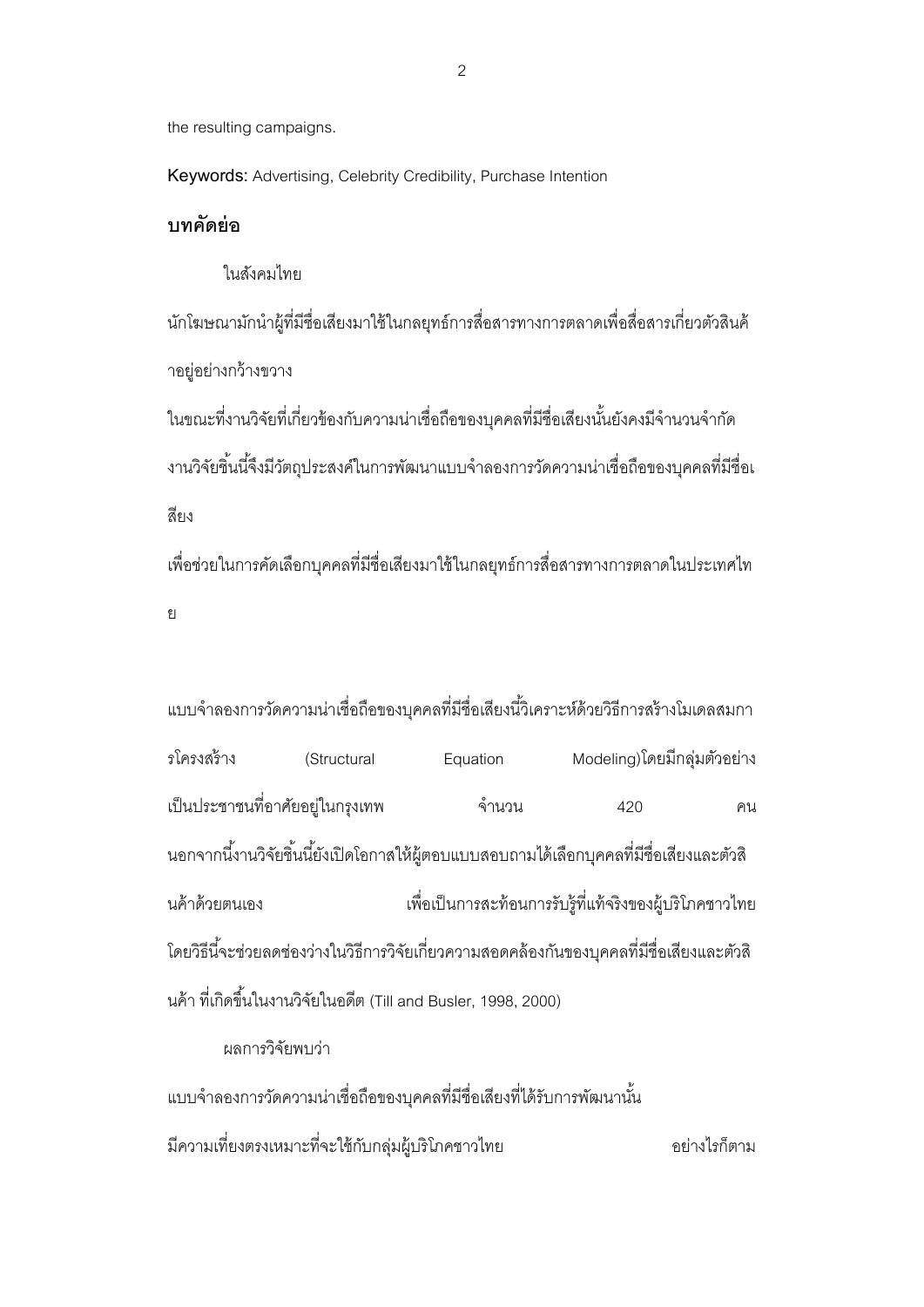้มีเพียงปัจจัยด้านความดึงดดของบคคลที่มีชื่อเสียงและความเชี่ยวชาญของบคคลที่มีชื่อเสียงเท่ านั ้น ที่มีความเกี่ยวข้องอย่างมีนัยส าคัญกับความตั ้งใจที่จะซื ้อสินค้า ดังนั้นแบบจำลองการวัดความน่าเชื่อถือของบคคลที่มีชื่อเสียงที่ได้รับการปรับแล้วนี้ ้นำเสนอแนวทางปฦิบัติในการเลือกบุคคลที่มีชื่อเสียงที่เหมาะสมให้กับการนำเสนอสินค้าแก่นักโ ฆษณาและนักการตลาดเพื่อยกระดับความมีประสิทธิภาพของการโฆษณาและผลลัพธ์ที่ได้จาก การรณรงค์

**คำสำคัญ** การโฆษณา ความน่าเชื่อถือของบุคคลที่มีชื่อเสียง ความตั้งใจในการซื้อสินค้า **Introduction**

Empirical evidence has shown that that celebrities produce many different positive effects for the advertisers and the audiences such as economic return, (Mishra, 2014) product differentiation (Premeaux, 2009), and brand value (Opeyemi & Olatunji, 2013). Many earlier scholars have attempted to create models for measuring the celebrity effectiveness. For instance, Q –ratings are considered good way for companies to avoid hiring big celebrities that are not popular among their target audience (Rossiter & Percy, 1987). The 'Q score' rating technique measures the celebrity endorser by using only two indicators namely the familiarity and the popularity (Patra & Datta, 2010). However, that measurement was argued to be too simple to capture the effect of the celebrity endorser from the wide target (Knott & James, 2004). Specifically, the Q-rating of a celebrity is measured based on the number the audiences who know the particular celebrity only but not from the overall audiences (Erdogan 1999).

Ohanian (1990, 1991) had developed a more reliable scale (reliability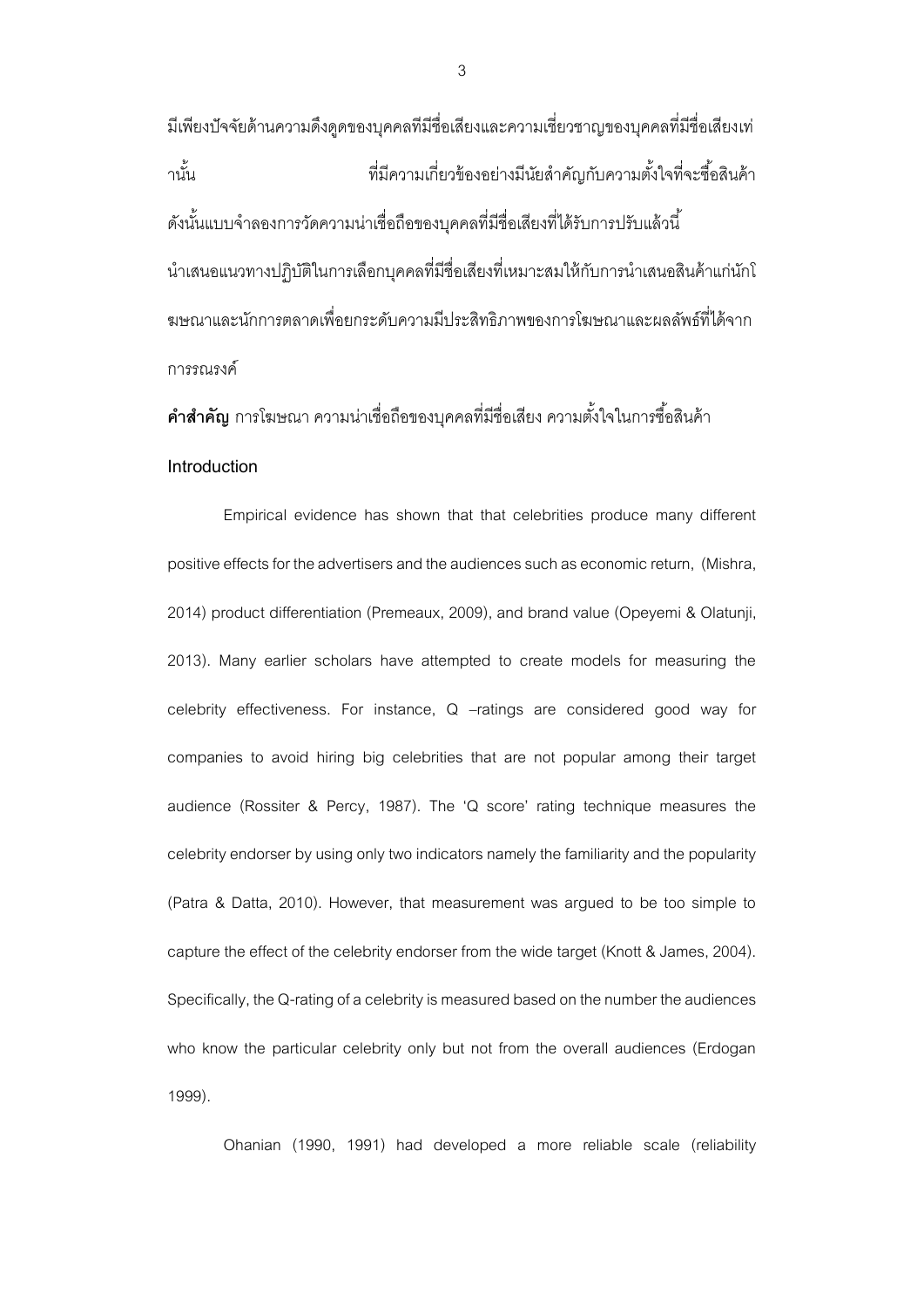coefficient of 0.82 or higher) and a valid scale for measuring the celebrity's credibility. It was indicated that Ohanian's scale continues to be a valuable tool for measuring celebrity credibility in advertising (Pornpitakpan, 2003; Wheeler, 2009).

In Thailand, most companies have invested a huge amount of money on celebrities to be used in their advertising campaigns. The term 'Celebrity Addicted Era' is coined to reflect the celebrity phenomenon in Thailand (Pond, 2014). Popular celebrities in Thailand such as Nadetch Kugimiya, Urassaya Sperbund, Pachrapa Chaichue have been paid substantial amounts of money for endorsing many brands such as Lay's, True Move, Mazda, etc. (Daradaily, 2014). For instance, True Move also signed a yearly contract with Nadech Kugimiya, the popular star, to endorse their brand with a 7 million baht per year payment (Prachachatonline, 2013).

Although celebrity endorsement strategies have gained popularity in Thailand (Pornpitakpan, 2003), few studies have been conducted to guide academicians and advertisers (Bhatt, Jayswal & Patel, 2013; Ferle & Choi 2005). Therefore, this research aims to develop a comprehensive measurement model for aiding the celebrity endorser selection for Thai consumers. In addition, the research will investigate the impact of the celebrity credibility dimensions on Thai consumers' purchase intentions.

### **Theoretical Framework**

#### **Source Credibility Model**

Source (celebrity) credibility is the key factor in choosing celebrities (Garud 2013; Knott & James, 2004). The source credibility model was originated by Hovland (1953) and his associates. They studied the factors influencing the effectiveness of the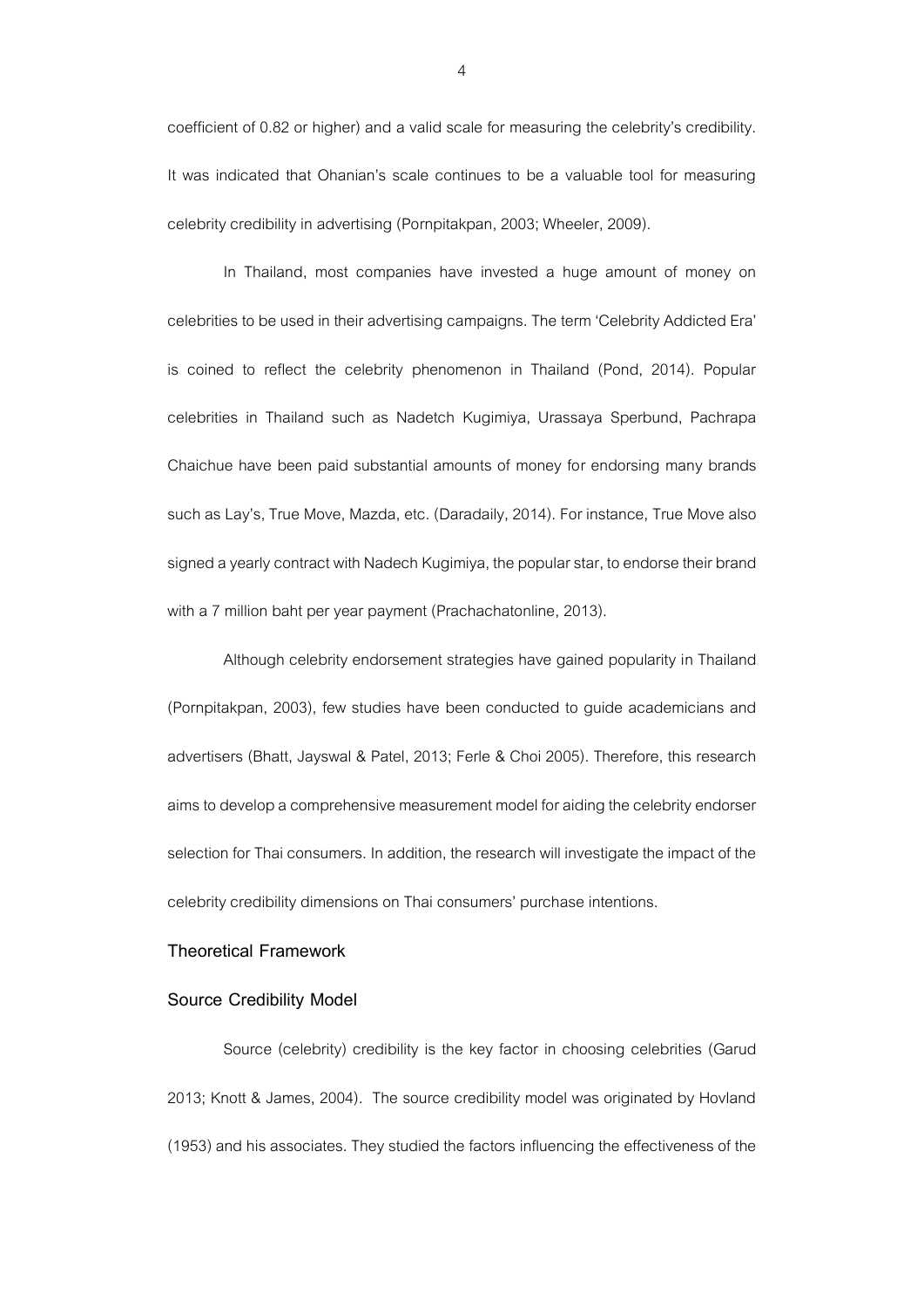communicator resulting in two factors: expertise and trustworthiness (Simmers, Martinez & Haytko, 2009). Hovland (1953) defined expertise as "the extent to which a communicator is perceived to be a source of valid assertions," (Ohanian, 1990: 41; 1991: 46) and trustworthiness as "the degree of confidence in the communicator's intent to communicate the assertions he considers most valid" (Ohanian, 1990: 41; 1991:47).

## **Source Attractiveness Model**

Apart from source credibility, previous research suggests the significance of the attractiveness dimension of the celebrity endorser (Magnini, Garcia & Honeycutt, 2010; Mcquire, 1985; Simmers et al., 2009; Toncar, Reid & Anderson, 2007). Ohanian (1990) included the dimension of attractiveness for the source credibility model due to its importance to the celebrity for endorsing the product. The source attractiveness model had its origin in the Mcquire (1985) "source valance" model. In addition, the attractiveness of the celebrity can impact the behavioral responses from consumers (Ferle & Choi, 2005) and the purchase intention (Magnini et al., 2010).

## **The Match-up Hypothesis**

In early research, a match-up hypothesis focuses on the appropriate match between the celebrity endorser and a product/brand based on physical attractiveness (Kamins,1990; Till & Busler 1998, 2000). An attractive celebrity is more effective for an attractive related product (Kamins, 1990). In contrast to the previous study, Till and Busler (1998, 2000) found that the expertise dimension of a celebrity is a stronger match-up effect than attractiveness.

5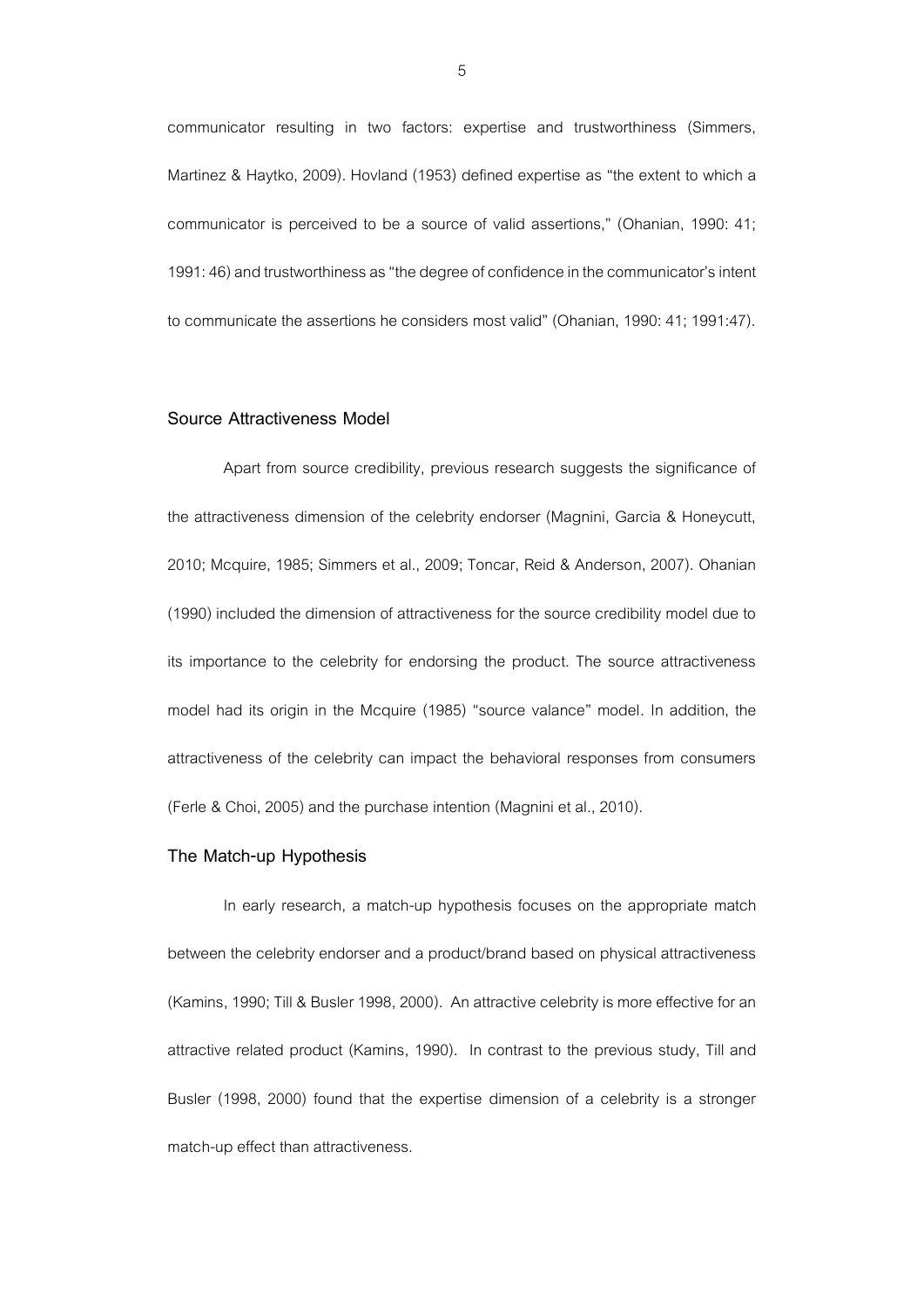However, difficulties in detecting the match-up effect based on the physical attractiveness have arisen from the methodological idiosyncrasies in the previous research. For instance, in Kamins' study (1990), the Tom Selleck, attractive endorser, was paired with a luxury car in which the consumers (Till & Busler, 1998, 2000) did not necessarily perceive the product as an attractive related product. Consequently, research results show no effect of the match-up hypothesis on the brand attitude or the purchase intention (Kamins, 1990).

In modern advertising and marketing, the match-up factor is considered crucial to the product/brand success (Farhat & Khan 2011; Kumar & Velavan, 2014). For instance, the fit between the celebrity Tiger Woods and Nike Golf make the brand successful (Simmer et al., 2009). Many recent studies indicated that the celebrity and product congruence is influential to the purchase intention (Boeing & Schurhaus, 2014; Simsek, 2014). Therefore, the current research contends that the match-up hypothesis may be more compelling to the purchase intention than earlier studies might suggest. Consequently, this dimension is proposed to be included in the framework for this research.

#### **Likeability**

Apart from the main celebrity credibility dimensions, several research investigations also suggest the significance of likeability as an additional dimension to select the celebrity endorser for promoting the product (Kahle & Homer, 1985; Knott & James, 2004; Mcquire, 1985; Pornpitakpan, 2003, 2004).

Recent studies have revealed that the liked celebrity endorser has a positive

6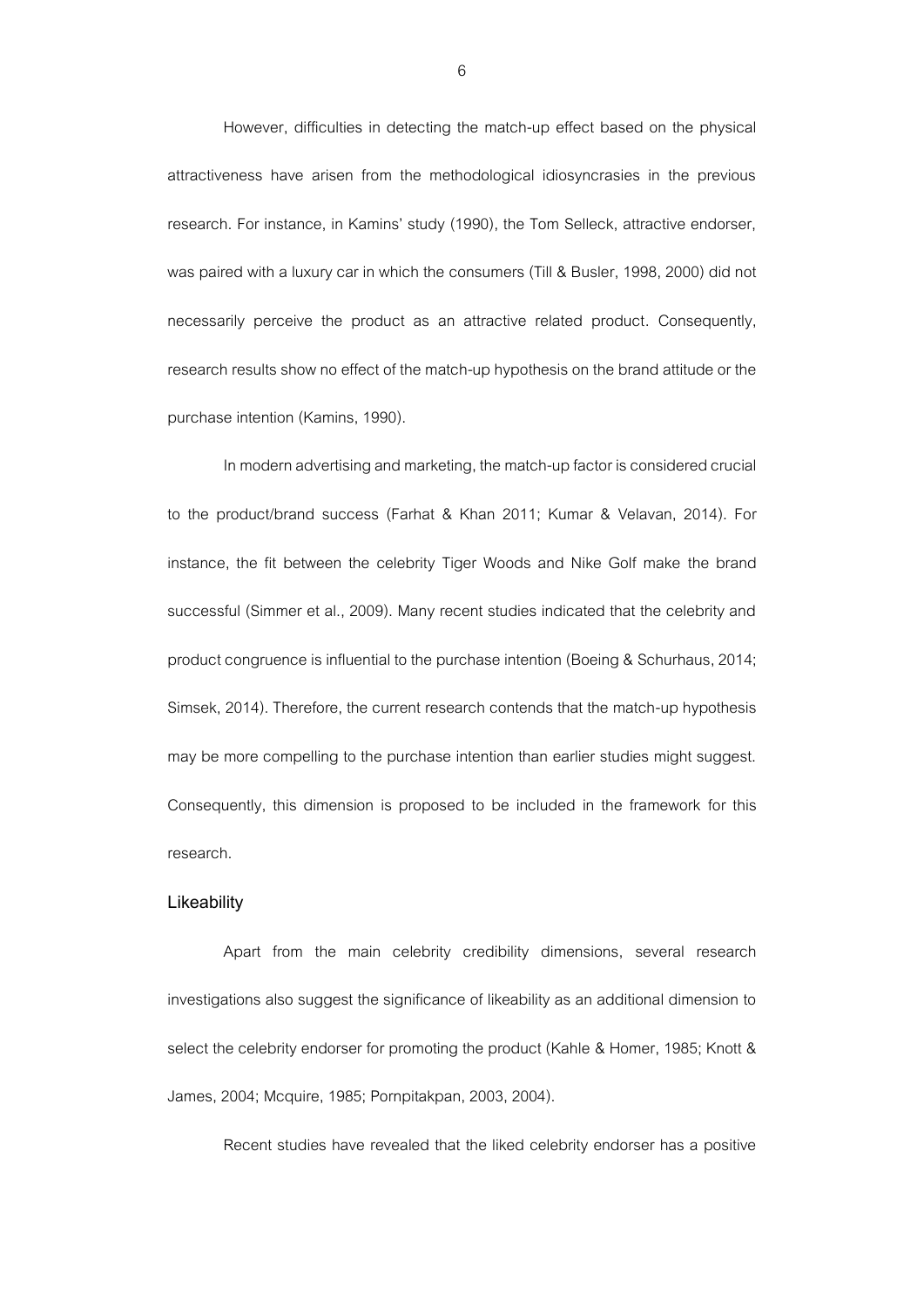impact on the purchase of the product (Premeaux, 2009; Prieler, Kohlbacher, Hagiwara & Arima, 2010; Simsek, 2014; Um, 2013). The current research proposes the inclusion of the likeability dimension of the celebrity to the existing celebrity credibility scale.

#### **Source Credibility and Cultural Influences**

 The advertising messages and strategies should vary across different cultures especially Western and Eastern cultures. (Choi, Lee & Kim, 2005). Based on Hofstede's cultural model, Thailand is categorized as a collective culture with high-context communication style (Hofstede, 1984). In contrast to Western cultures, Thai cultural orientation is more interdependent and group oriented. In addition, the perception of a celebrity endorser varies based on the country and culture. For instance, Korean audiences perceive the celebrity endorsers as actors for adding entertainment in their advertising while American consumers perceive them as spokespersons for the advertising (Um, 2013). Consequently, it can be stated that the Western and the Eastern audiences perceive celebrity endorsers in advertising differently. Therefore, the criteria of selecting a celebrity endorser is expected to differ according to different cultures (Ferle & Choi, 2005).

#### **Celebrity Credibility Research in Different Countries**

The celebrity credibility model has been studied and validated in U.S. and other countries outside U.S. Originally, Ohanian (1991) studied the effect of the celebrity credibility dimensions on the purchase intention with four U.S. celebrities. The results showed that the expertise of the celebrity was the only significant factor influencing the respondents' purchase intention. Later, several celebrity credibility studies were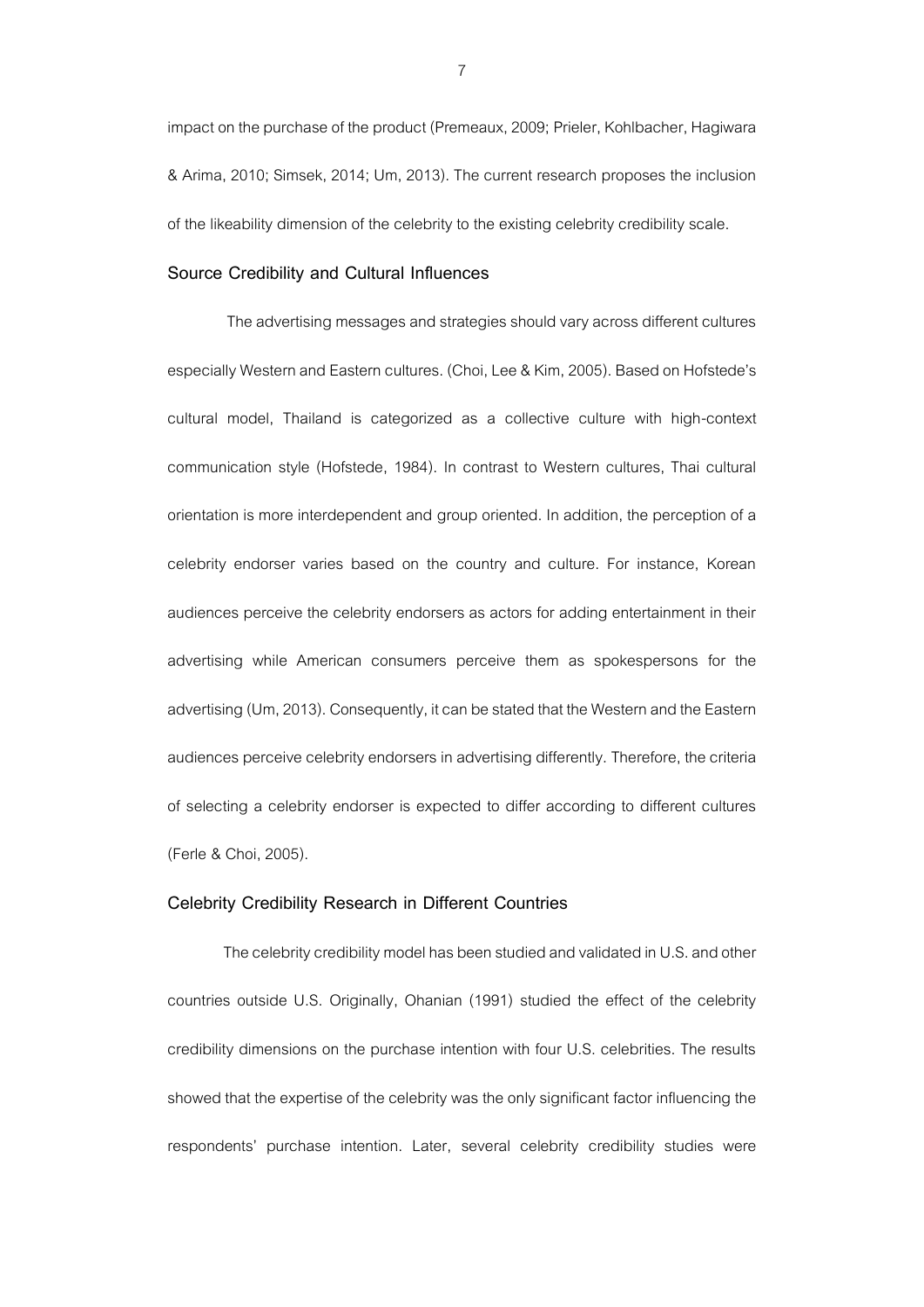conducted in Asian countries. However, some studies revealed conflicting results than with those of Ohanian.

In Singapore, a further study on the impact of the celebrity endorsement on the purchase intention with Singaporean undergraduate students revealed similar reports. The results revealed that all three credibility variables, namely expertise, attractiveness, and trustworthiness had a positive effect on the purchase intention (Pornpitakpan, 2004).

In Malaysia, a study on the impact of the celebrity endorser credibility on female consumers using the skincare products revealed that all three source credibility dimensions were significant factors in influencing consumer's positive attitudes and purchase intentions (Muda et al., 2011).

In addition, a study on the importance of perceived endorser credibility using an undergraduate student sample in South Korea showed similar findings that the attractiveness, trustworthiness and expertise characteristics of the source can influence the purchase intentions (Ferle & Choi, 2005).

Overall, this review has shown that the empirical findings regarding the effect of the celebrity credibility dimensions on the purchase intentions were inconsistent when comparing the United States (U.S.) and Asian countries. In line with most celebrity credibility studies in Asian countries, the current research examines the five sets of hypotheses:

Hypothesis 1: Celebrity perceived attractiveness will positively influence the purchase intention of self-use for Thai consumers.

Hypothesis 2: Celebrity perceived expertise will positively influence the purchase intention of self-use for Thai consumers.

Hypothesis 3: Celebrity perceived trustworthiness will positively influence the

8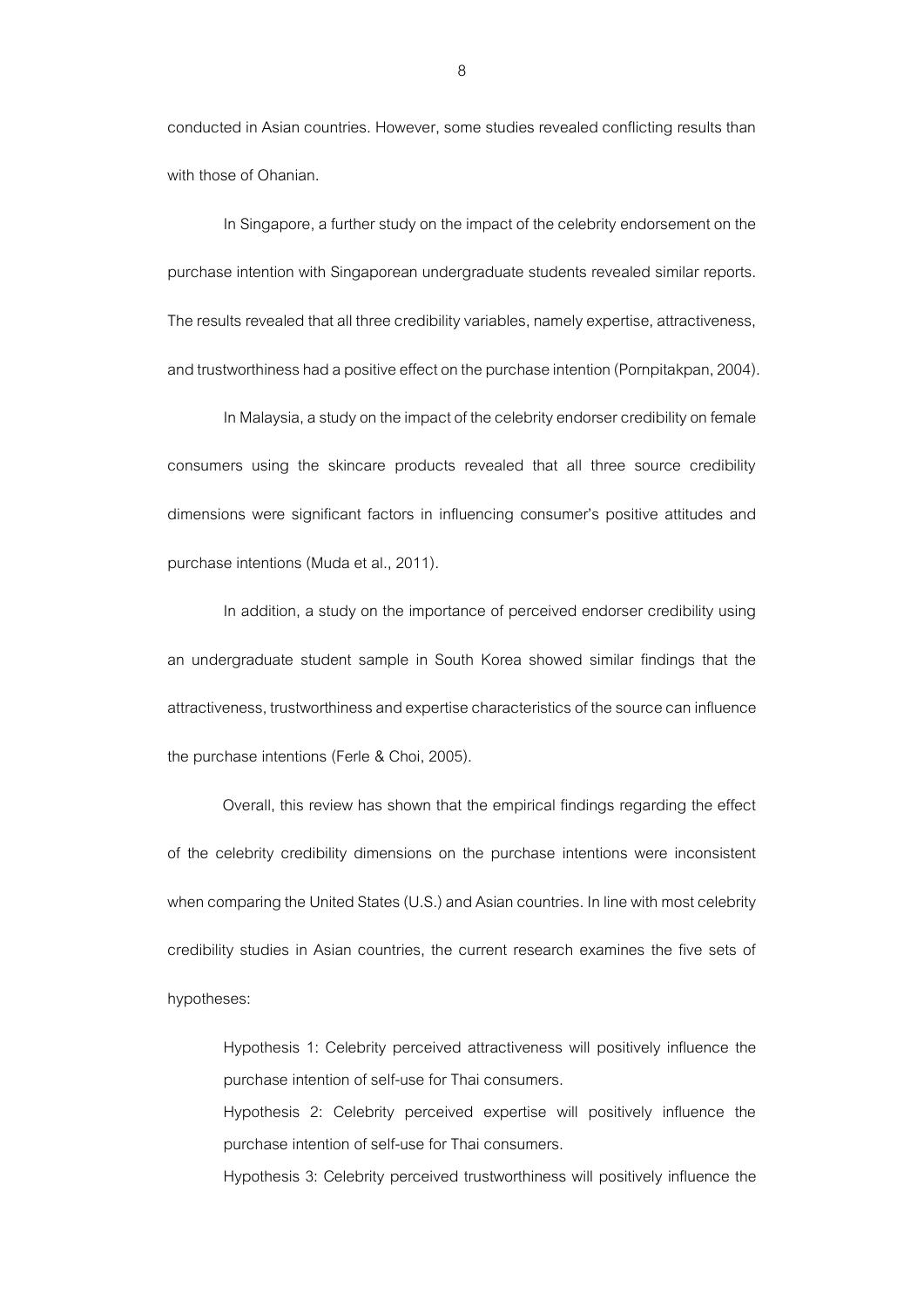purchase intention of self-use for Thai consumers. Hypothesis4: Perceived celebrity-product match-up will positively influence the purchase intention for self-use of Thai consumers. Hypothesis 5: Celebrity likeability will positively influence the purchase intention of self-use for Thai consumers.

#### **Methodology**

#### **Celebrity and Product Selection**

Previous match-up research suggested that the research design in matching the celebrity and the product could not ensure the true reflection from the consumer's stance (Till & Busler, 1998, 2000). In order to bridge this methodological gap, the current study allows the respondents to self-select Thai celebrity names and the products matched with the chosen celebrity. The approach is reinforced by the notion that the celebrity and product congruence should come from the consumer perspective (Byrne, Whitehead & Breen, 2003). Additionally, consumers have diverse celebrity preferences that vary according to the target group (Hus & McDonald, 2002 quoted in Saleem, 2007: 130). As a result, the self-selection method is expected to reveal the true and diverse responses from different age groups of Thai consumers. A variety of celebrity names were mentioned by the respondents such as Urassaya Sperbund, Nattawut Skidjai, Nadech Kugimiya, Araya Alberta Hargate, Tan Passakornnnatee, Prin Suparat, Mario Maurer, and Kimberly Ann Tiamsiri. The examples of the most chosen types of product were drink, food, restaurants and consumer product such as soaps, toothpastes, and shampoos.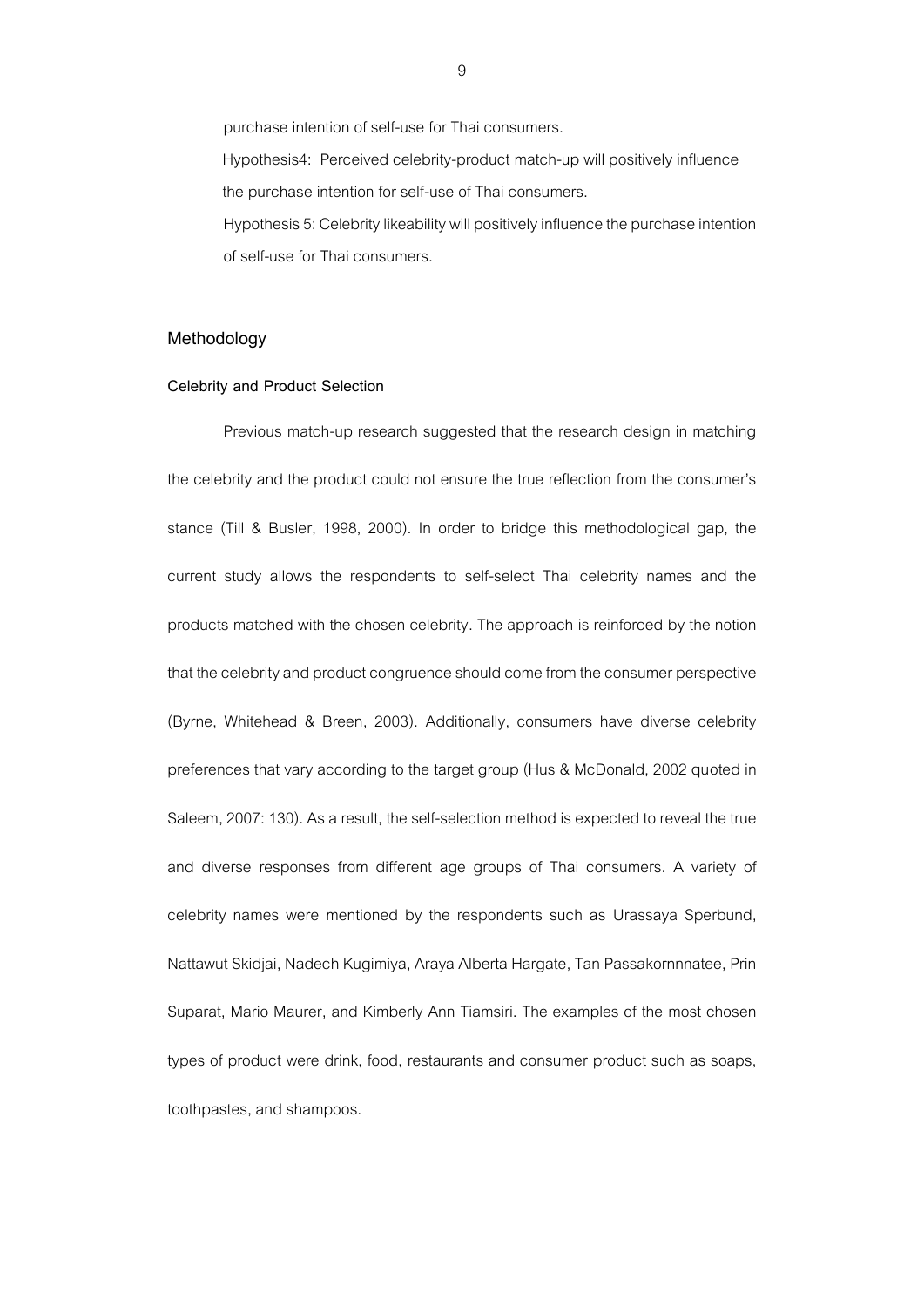## **Measurement Instrument**

The celebrity credibility was measured with fifteen items using six-point semantic differential scales following (Ohanian, 1990; Pornpitakpan, 2004). The celebrity likeability was measured with four items using a seven-point semantic differential scales adapted from (Tripp, Jensen, & Carlson, 1994, Um, 2008). The celebrity product match-up was measured with three nine-point semantic differential scales following (Till & Busler, 2000). The final section was designed to measure purchase intention, containing six-point semantic differential scales adapted from (Ohanian, 1990; Pornpitakpan, 2004).

## **Target Population and Sample**

The target population of the study consisted of Thai people living in Bangkok aged 20 to 59 years old. They tend to be exposed to more media such as television, internet and mobile phone (National Statistical Office, 2014). Accordingly, this population was assumed to be more aware of celebrity endorsers in advertising and media. A stratified random sampling procedure was chosen as the sampling method of this study, undertaken by dividing the Bangkok population into four sub-age groups to be proportionate with the actual age distribution of the Population (Wimmer & Dominick, 2011). The demographic profile of the sample is given in Table 1.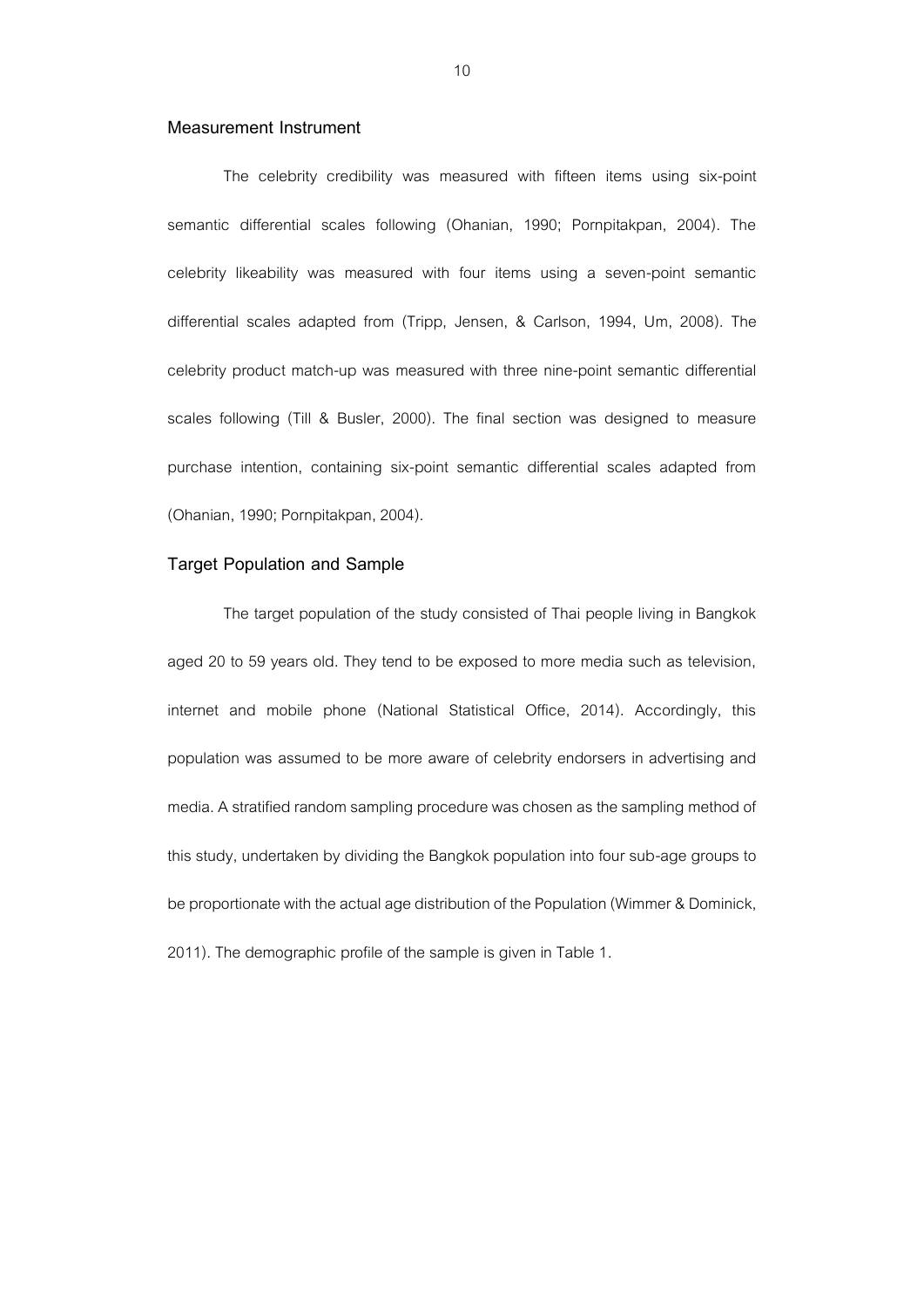| Demographic | Category    | Number | Percent |
|-------------|-------------|--------|---------|
| Gender      | Male        | 171    | 40.7    |
|             | Female      | 249    | 59.3    |
|             | Total       | 420    | 100     |
|             | 20-29 years | 105    | 25.0    |
| Age         | 30-39 years | 126    | 30.0    |
|             | 40-49 years | 109    | 26.0    |
|             | 50-59 years | 80     | 19.0    |
|             | Total       | 420    | 100     |

### **Table 1** Profile of the sample

### **Statistical Analysis**

The hypotheses were ultimately tested by structural equation modeling (SEM) using SPSS/AMOS. Based on Hair et al., (2010), the minimum sample size of structural equation modeling method for models with seven constructs or lower (in the range of more than twelve but lower than thirty observed variables) is 250 samples. Consequently, 420 consumer samples were deemed sufficient for the current study.

## **Results**

#### **The Measurement Model**

This research employed the two-step structural equation modeling approach separating the measurement model (CFA) and the structural model. This approach ensured valid measurements before proceeding to the structural model (ibid. 2010). The full measurement model was developed by taking out items with low factor loadings while not violating the theoretical concepts. The summary of the measurement indicators is presented in Appendix A.

Table 2 shows the factor loading of all items higher than .6 (.63-.91) and the construct reliability (computed for Cronbach's Alpha) was higher than .7 (.76-.91). This measurement model achieved good validity and reliability.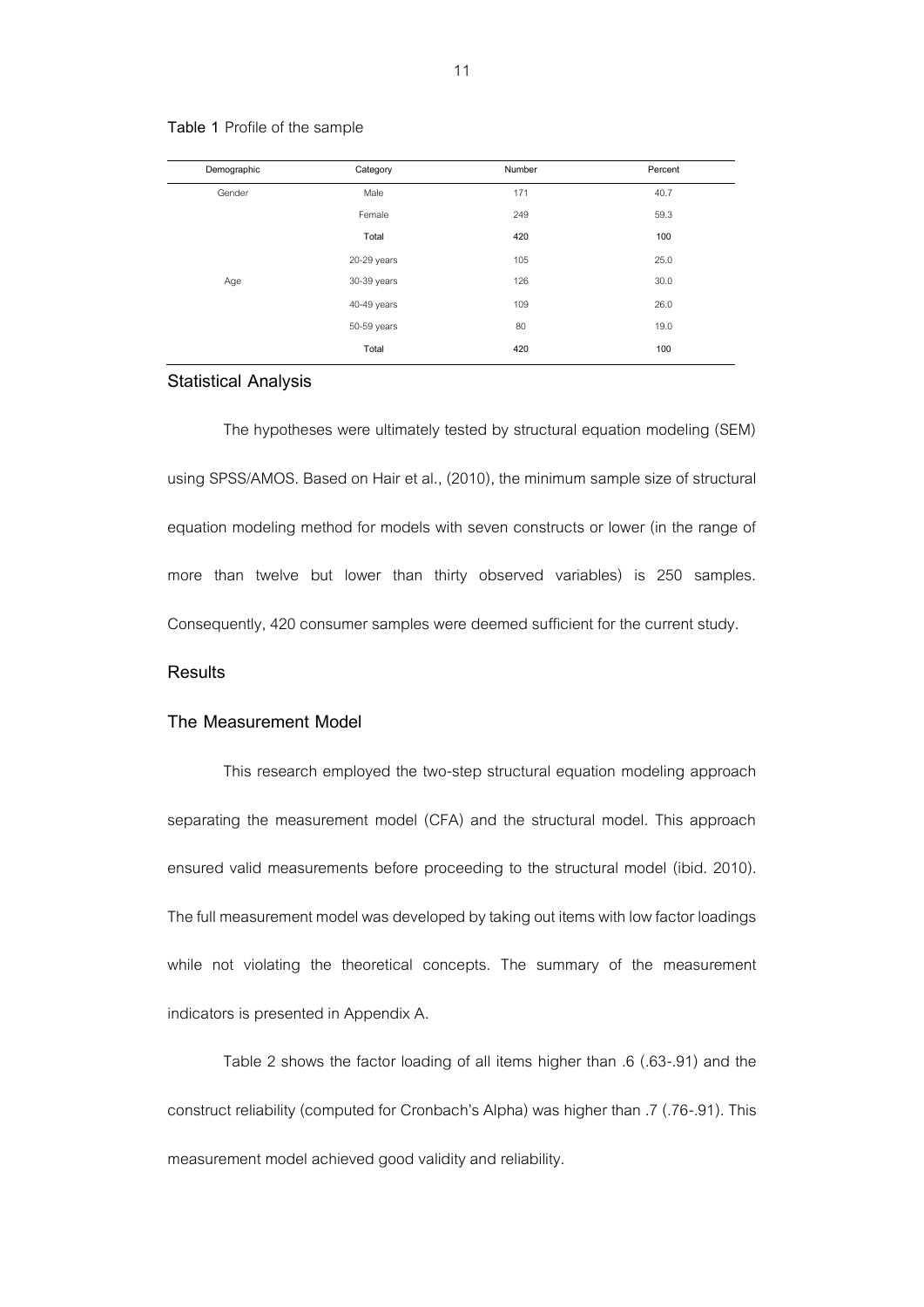| Factor/item                        | Factor Loading | AVE   | <b>CR</b> |  |
|------------------------------------|----------------|-------|-----------|--|
| Attractiveness (0 = . 906)         |                |       |           |  |
| Attractive                         | 0.830          | .716  | 0.910     |  |
| Handsome/ Beautiful                | 0.910          |       |           |  |
| Elegant                            | 0.845          |       |           |  |
| Sexy                               | 0.796          |       |           |  |
| Expertise (0 = . 884)              |                |       |           |  |
| Experienced                        | 0.783          | 0.657 | 0.885     |  |
| Knowledgeable                      | 0.783          |       |           |  |
| Qualified                          | 0.838          |       |           |  |
| Skilled                            | 0.837          |       |           |  |
| Trustworthiness (Q=.877)           |                |       |           |  |
| Honest                             | 0.780          | 0.709 | 0.879     |  |
| Reliable                           | 0.873          |       |           |  |
| Sincere                            | 0.869          |       |           |  |
| Match-up $(\alpha = .840)$         |                |       |           |  |
| Belong                             | 0.822          | 0.651 | 0.849     |  |
| Go together                        | 0.794          |       |           |  |
| Fit together                       | 0.805          |       |           |  |
| Likeability $(Q=.755)$             |                |       |           |  |
| Pleasant                           | 0.632          | 0.514 | 0.759     |  |
| Agreeable                          | 0.756          |       |           |  |
| Popular                            | 0.756          |       |           |  |
| Purchase intention (0=.762)        |                |       |           |  |
| Find information about the product | 0.819          | 0.541 | 0.778     |  |
| Consider buying the product        | 0.662          |       |           |  |
| Purchase the product               | 0.716          |       |           |  |

## **Table 2** Construct Validity, Factor Loading and Reliability Analysis

## **Table 3** Comparisons of Goodness-of-Fit Measures Between Models

|                                 | Measurement Model | Structural Model | CelebrityCredibilityModel |
|---------------------------------|-------------------|------------------|---------------------------|
| Chi-Square $(\chi^2)$           | 460.82            | 460.82           | 431.80                    |
| Degrees of Freedom              | 155               | 155              | 152                       |
| Normed Chi-Square $(\chi^2/df)$ | 2.97              | 2.97             | 2.84                      |
| Comparative Fit Index (CFI)     | 0.94              | 0.94             | 0.94                      |
| Goodness-of-Fit (GFI)           | 0.90              | 0.90             | 0.91                      |
| Tucker-Lewis Coefficient (TLI)  | 0.92              | 0.92             | 0.93                      |
| Root Mean Square Error of       | 0.07              | 0.07             | 0.07                      |
| Approximation (RMSEA)           |                   |                  |                           |

AMOS (table 3) computed the full measurement model fit. The goodness-of-fit

indices indicated a good fit between measurement model and data. Specifically, the normed chi-square values of 2.97 were below the maximum acceptable level of 5. The CFI value, .94, and the TLI value, .92, were greater than the .92 threshold levels. The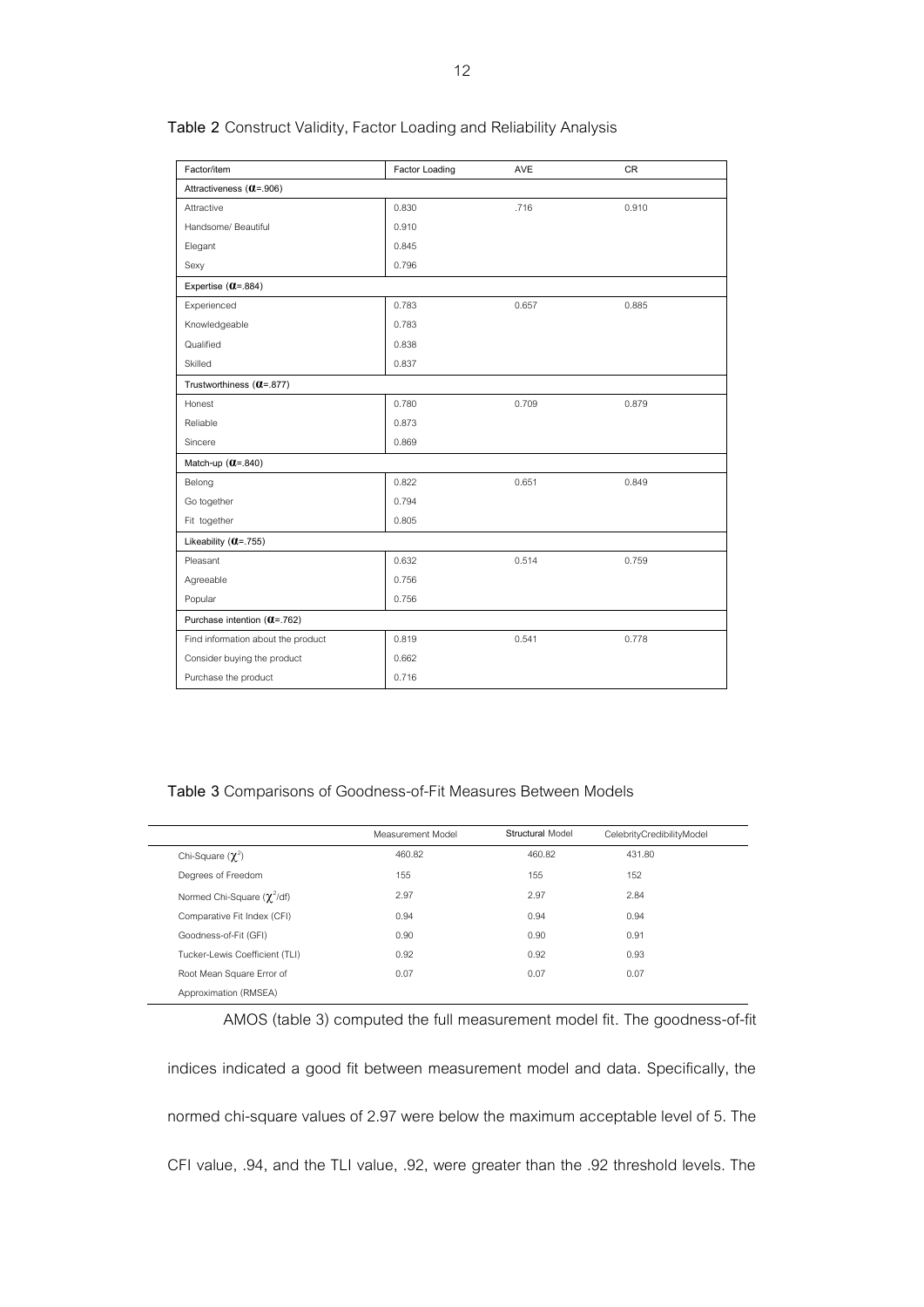RMSEA value was .07 indicating good fit.



**Figure 1** Structural Equation Modeling: Celebrity Credibility Model

## **The Structural Model**

The next step was to develop a structural model to test the correlations between constructs. The structural model is a saturated structural model having the same fit statistics with the fit statistics of measurement model (Table 3). In order to improve the model fit, the paths not estimated in the model are hypothesized (freed) using "modification indices" (ibid. 2010). In addition, the within-construct error covariance was run in order to maintain the theoretical justification and unidimensionality (Figure 1). After model modification, the final celebrity credibility model was compared with the previous models. The results show the celebrity credibility model has the Chi-Square  $(\chi^2)$  value of 431.80 with degrees of freedom at 152. This led to a decrease in the Normed Chi-Square ( $\chi^2$ /df) to 2.84 (less than 5). The Comparative Fit Index (CFI) was .94, which is above the acceptable .90. The CFI of the celebrity credibility model was equal to the measurement model and the initial structural model. The Goodnessof-Fit (GFI) was slightly improved to be .91 (above .90) while the Tucker-Lewis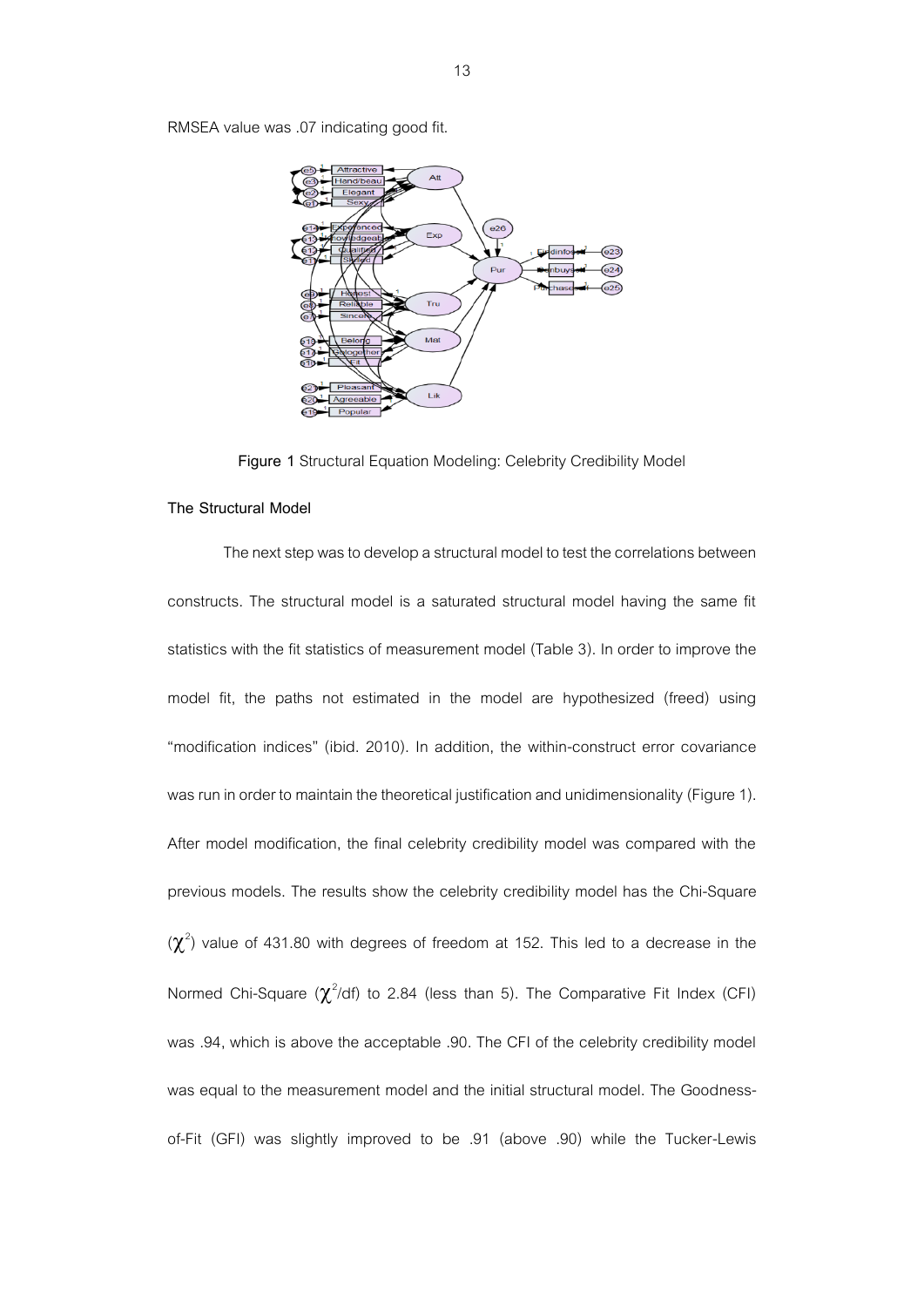Coefficient (TLI) was higher at .93. The RMSEA indices of the measurement, structural, and celebrity credibility model were equal at .07. Overall, the celebrity credibility model achieves a good fit and has a better fit than the measurement and structural model.

**Table 4** Result of the Structural Model

|                                                       | <b>Path Coefficient</b> | P value   | Result                     |
|-------------------------------------------------------|-------------------------|-----------|----------------------------|
| Attractiveness $\rightarrow$ Purchase Intention (H1)  | .21                     | $.004***$ | Supported                  |
| Expertise $\rightarrow$ Purchase Intention (H2)       | .39                     | ***       | Supported                  |
| Trustworthiness $\rightarrow$ Purchase Intention (H3) | $-.18$                  | $.003**$  | Force Rejected as negative |
| Match-up $\rightarrow$ Purchase Intention (H4)        | .12                     | .352      | Rejected                   |
| Likeability $\rightarrow$ Purchase Intention (H5)     | $-.15$                  | .338      | Rejected                   |

Table 4 shows the hypothesis test supplied by AMOS. The path analysis

indicates that only two of the hypothesized five-celebrity credibility constructs positively affect the purchase intention. Expertise was the most impactful construct affecting the purchase intention positively (p<0.001, standardized regression weight=0.39). Similarly, the Attractiveness construct positively affected the purchase intention  $(p<0.01,$ standardized regression weight=0.21). Hence, the null hypotheses (H1, H2) fail to be accepted and alternate hypotheses (H1, H2) are accepted ( $p > 0.05$ ).

It should be noted that though the structural models show failure to accept a null hypothesis, indicating that the trustworthiness construct significantly affects the purchase intention ( $p < 0.01$ ). Nonetheless, the standardized regression weight of the trustworthiness construct is -0.18. Here, the null hypothesis (H3) is a failed acceptance and alternate hypothesis (H3) is accepted which indicates good regression, however as the regression weight is negative it is not acceptable in this situation.

Lastly, from the structural model the (null) hypothesized relationships between match-up and purchase intention is supported  $(p>0.05)$ . Likewise, the celebrity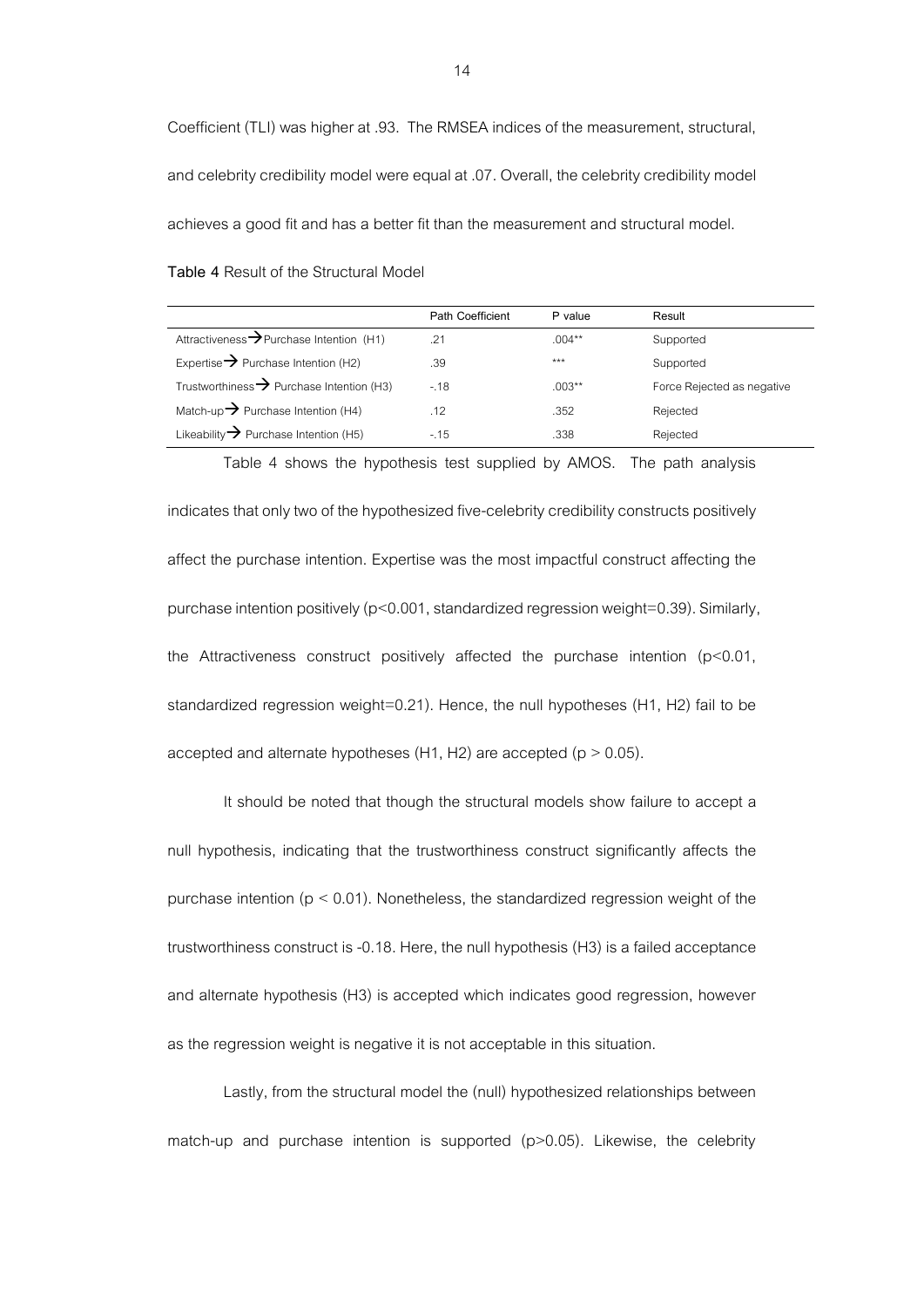likeability does not significantly affect the purchase intention. For both the null hypotheses (H4, H5) are accepted and alternate hypotheses (H4, H5) are rejected (p



> 0.05). The celebrity credibility model is visualized in Figure 2.

**Figure 2** Celebrity Credibility Model

## **Discussion**

From the model tested, the modified sub-constructs and constructs contribute to knowledge regarding the celebrity credibility model for Thai consumers. Specifically, the results suggest the scale's factor structure (attractiveness, expertise, trustworthiness, match-up, and likeability) fit Thai consumers well. However, in terms of the impact of the celebrity credibility on the behavioral intention, not all dimensions of celebrity are likely to influence the purchase intention for Thai consumers. Only perceived expertise and perceived attractiveness dimensions of the celebrity can positively impact purchase intention of Thai consumers. In addition, expertise is the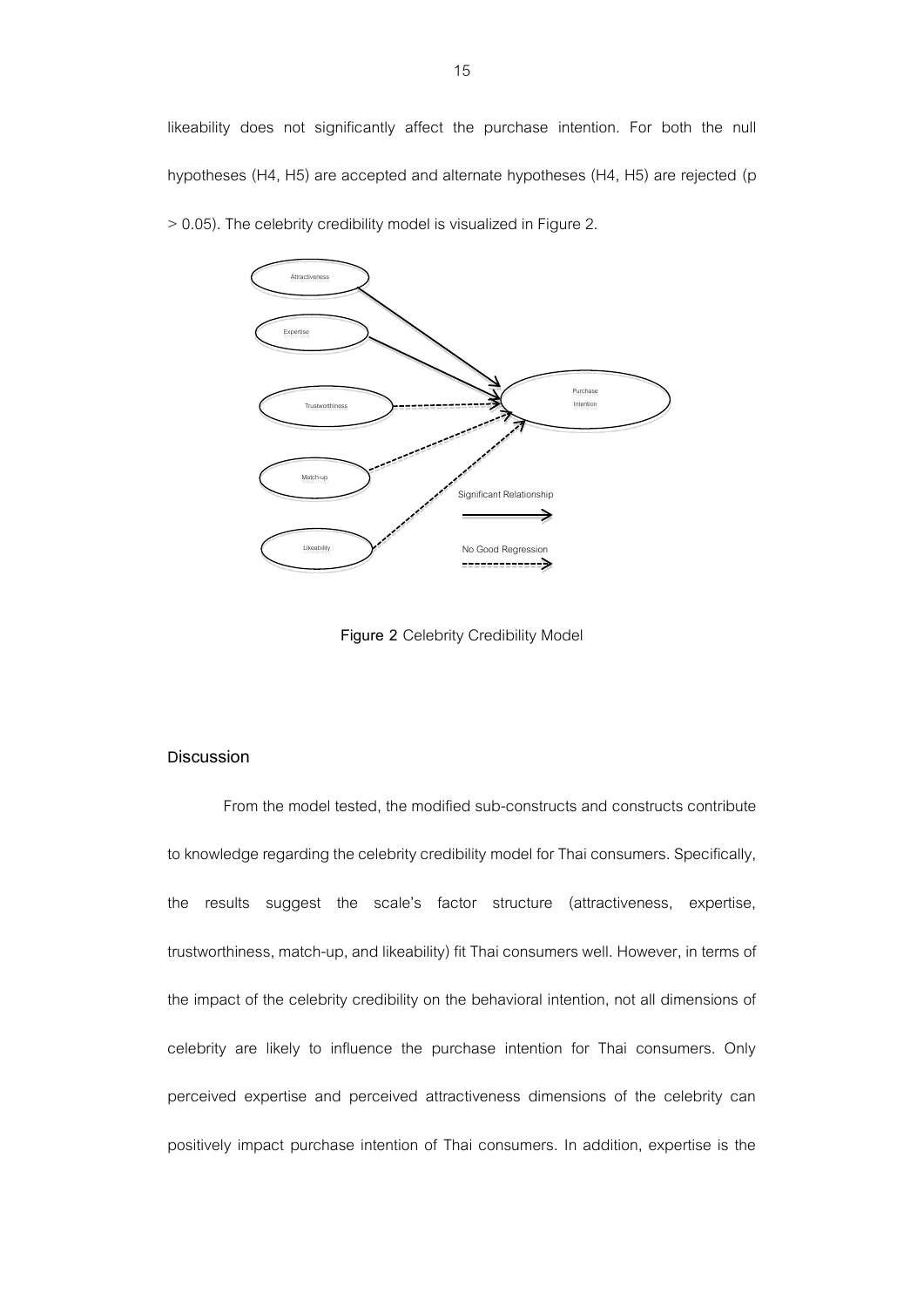most significant factor affecting the purchase intention which was similarly observed in Ohanian's (1991) studies on the U.S. samples. Nonetheless, the current study revealed different results from other celebrity credibility studies in Asian countries such as Singapore, Malaysia, and South Korea. The findings showed that the two trustworthiness items (trustworthy and dependable) were dropped from the measurement model. Additionally, the path analysis revealed that the perceived celebrity trustworthiness dimension had the least impact on the purchase intention for Thai consumers. The results may denote that the consumers are skeptical of the celebrities endorsement because they are paid (Ohanian, 1991). Moreover, in current environments, consumers also tend to believe in other influencers such as friends, other consumers (Rataya Mahasamut & Warat Karuchit,2016).

However, the current research also broadens the literature that the celebrity selection criteria used in that group of Asian countries is not necessarily applicable in another Asian country. The phenomenon is supported by the notion that the celebrity endorsement is culture specific (Bhatt et al., 2013; Leslie, 2011). Finally, these findings have implications for the advertisers and marketers in Thailand that the expertise and attractiveness dimensions should be the major criteria used when selecting the 'right' celebrity endorser for Thai consumers.

#### **Limitation and Future Research**

Although this study expands knowledge of the celebrity selection for Thais, It can be tempered by the limitations in terms of the generalization of the findings to other cultures or audiences. In addition, the findings of this research are limited to the

16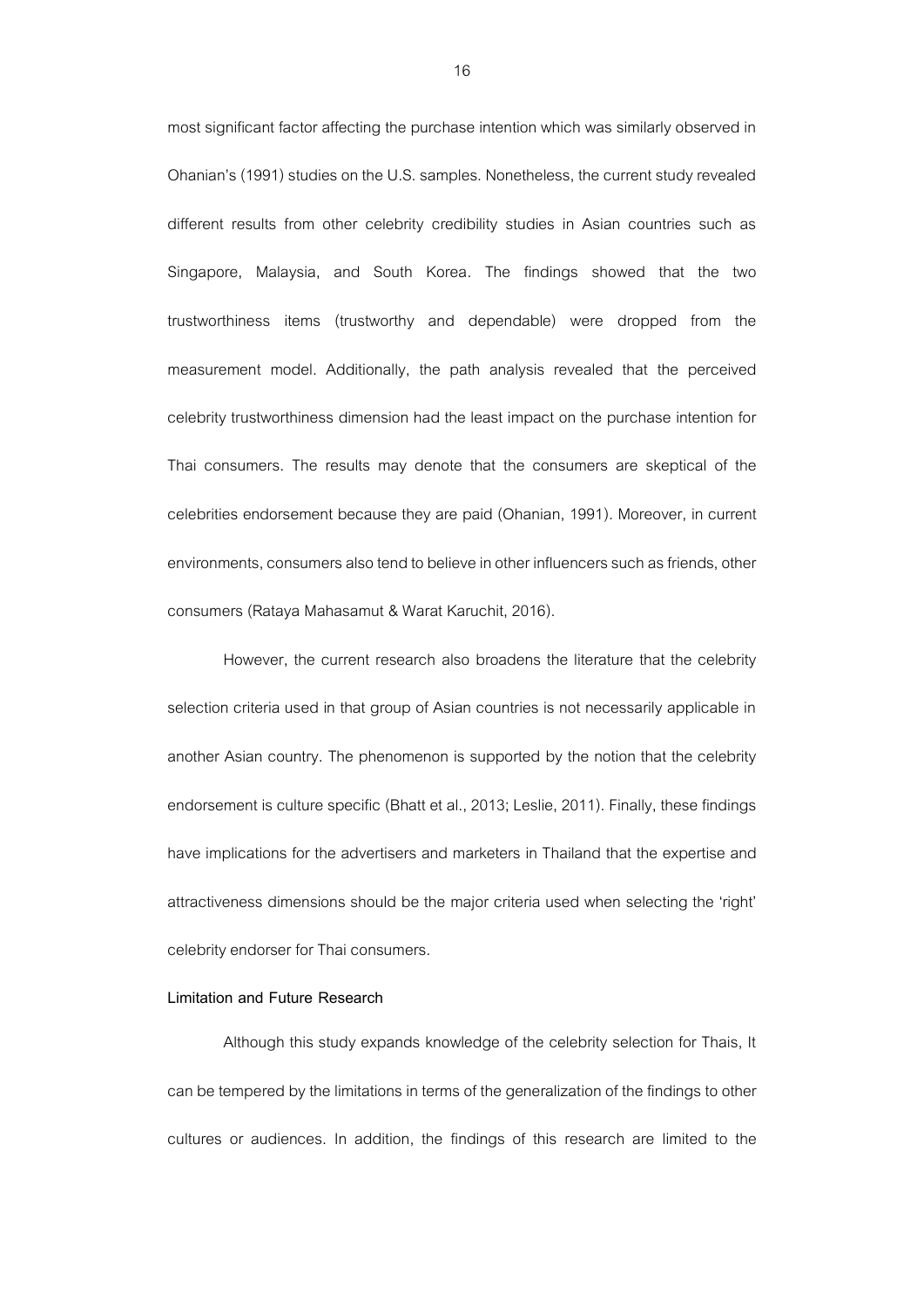celebrities and the product categories used in the study. Due to the geographical constraint, the samples of the present research will be only those who live in Bangkok during the time of the studies. It is recommended that the future celebrity credibility research should expand to other regions of Thailand for enhancing the generalizability of the results.

## **Bibliography**

- Bhatt, N., Jayswal, R. M., & Patel, J. D. (2013). Impact of Celebrity Endorser's Source Credibility on Attitude towards Advertisements and Brands. *South East Asian Journal of Management, 20*(October-December), 74-95.
- Boeing, R., & Schurhaus, C. (2014). The Effect of Celebrity Endorsement on Brazilian Consumer Behavior: Does it Really Matter? *International Business Research, 7*(5), 49-61.
- Byrne, A., Whitehead, M. & Breen, S. (2003). The Naked Truth of Celebrity Endorsement. *British Food Journal*. 105 (4/5), 288-296.
- Choi, S. M., Lee, W. N., & Kim, H. J. (2005). Lessons form the Rich and Famous: A Cross- Cultural Comparison of Celebrity Endorsement in Advertising. *Journal of Advertising. 34* (Summer),85-98.

Daradaily. (2014, January 7). Pitchfork Million Dugout! New Superstar

Presenters.Daradaily. Retrieved from

[http://www.daradaily.com/news/39247/read/http://www.msn.com/th-](http://www.daradaily.com/news/39247/read/http:/www.msn.com/th-th/?ocid=iehp)

[th/?ocid=iehp](http://www.daradaily.com/news/39247/read/http:/www.msn.com/th-th/?ocid=iehp) (in Thai).

Erdogan, B. Z. (1999). Celebrity endorsement: A literature review. *Journal of*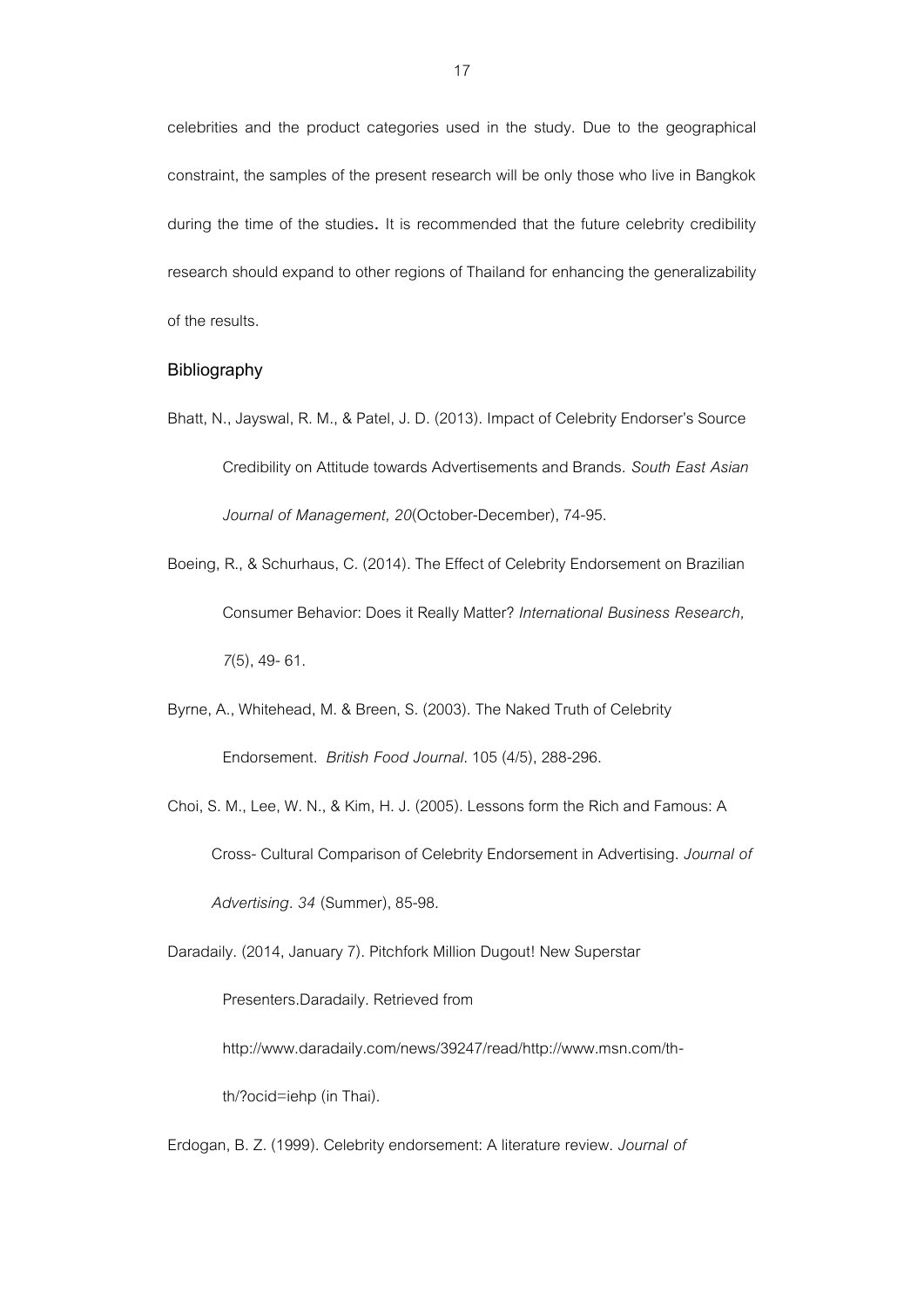*Marketing Management, 15*(4), 291-314.

- Farhat, R., & Khan, B. M. (2011). Celebrity Endorsement: A Congruity Measure of Personalities. *Research on Humanities and Social Sciences, 1* (1), 30-38.
- Ferle, C. L., & Choi, S. M. (2005). The Importance of Perceived Endorser Credibility in South Korean Advertising.*Journal of Current Issues and Research in Advertising*, *27*(2), 67-81.
- Garud, U. ( 2013). An Impact of Product Advertisement and Celebrity Endorsement on Consumer Buying Behavior and Building Brand Image – A Study among Professional Students.*SIT Journal of Management, 3* (June), 247-257.
- Hair, J. F., Black, W. C., Babin, B. J., & Anderson, R. E. (7<sup>th</sup> Ed.). (2010). *Multivariate Data Analysis*. Upper Saddle River, NJ: Prentice Hall.
- Hovland, C. I., Janis I. L. & Kelley H. H. (1953).*Communication and Persuasion*. New Haven, CT: Yale University Press.
- Hofstede, Greet H. (1984). *Culture's Consequences: International Differences in Work-Related Values*. Beverly Hills: Sage.
- Kahle, L.R., & Homer, P.M. (1985). Physical Attractiveness of the Celebrity Endorser: A Social Adaptation Perspective. *Journal of Consumer Research, 11*(March), 954-961.
- Kamins, M. A. (1990). An Investigation into the "Match-up" Hypothesis in Celebrity Advertising: When Beauty May Be Only Skin Deep. *Journal of Advertising, 19*(1), 4-13.
- Knott, C. L., & James, M. St. (2004). An Alternate Approach to Developing a Total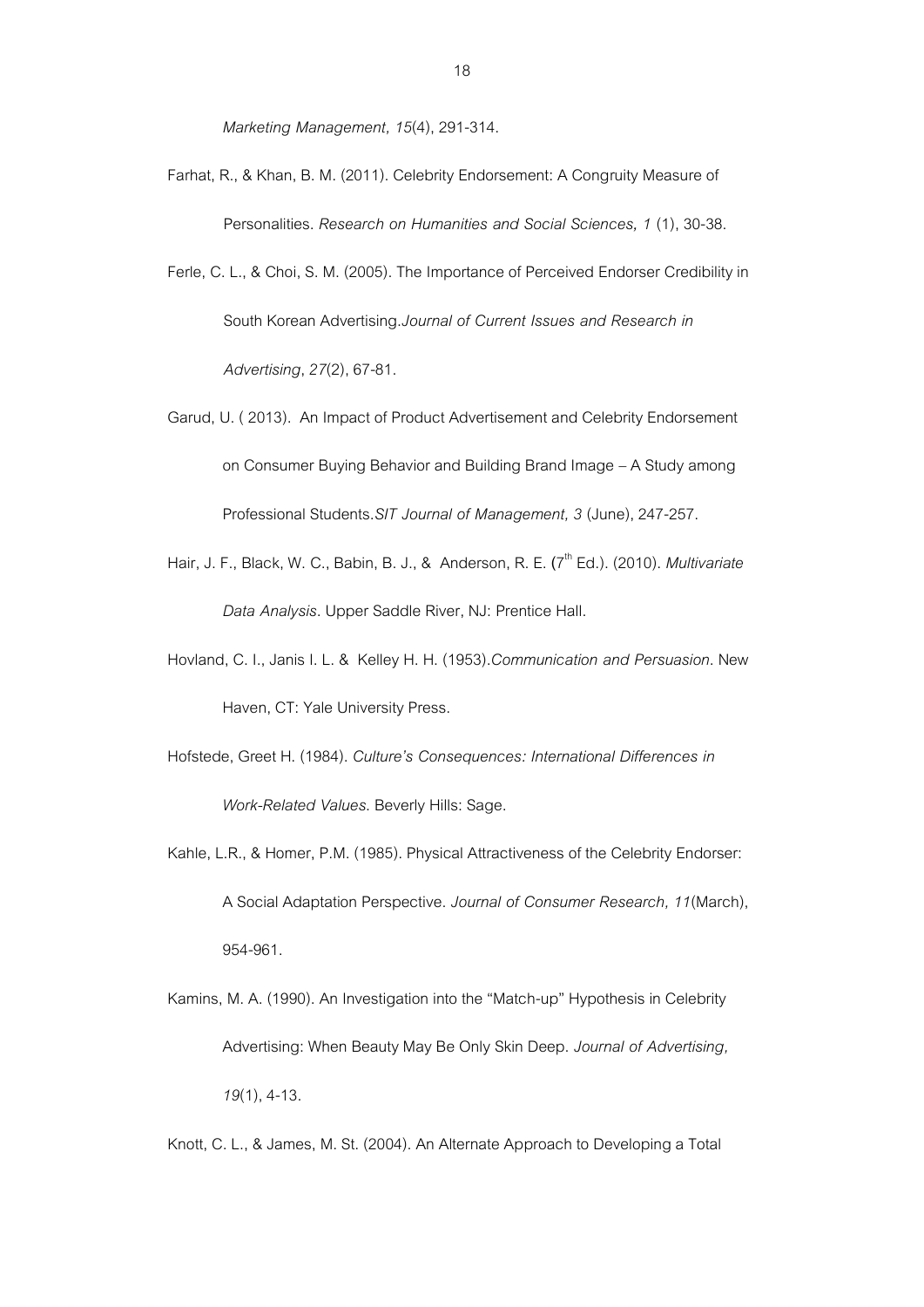Celebrity Endorser Rating Model Using the Analytic Hierarchy Process.*International Transactions in Operational Research, 11*(January), 87- 95.

Kumar, K. S., & Velavan, A. (2014). Impact of Celebrity Endorsed FMCG Advertisements on Consumers Decision Making Process. *International Journal of Exclusive Management Research (IJEMR).4*(February). 1-6.

Leslie, L. Z. (2011). *Celebrity in The 21st Century: A Reference Handbook*. Santa Barbara. CA: ABC-CLIO.

Magnini, V., Garcia, C., & Honeycutt, E. D. (2010). Identifying the Attributes of an Effective Restaurant Chain Endorser. *Cornell Hospitality Quarterly,51*(May), 238-250.

Mcquire, W. J. (1985). Attitude and Attitude Change. In Handbook of Social Psychology, (Eds.) Gardner Lindzey and Elliot Aronzon, Vol.2. New york: Random House: 233-346.

Mishra, R. K. (2014). Effect of Celebrity Based Advertisement on the Purchase Attitude of Consumers towards Retail Products. *International Journal of Research in Management and Social Science,* 2(1), 13-23.

Muda, M., Musa, R., Mohamed, R. N., & Hamzah, H. (2011). The Influence of Perceived Celebrity Endorser Credibility on Urban Woman's Responses to Skincare Product Advertisement. *In Humanities, Science and Engineering Research IEEE Colloquium on December, 5-6, 2011.* Penang, Malaysia: IEEE. pp. 620-625.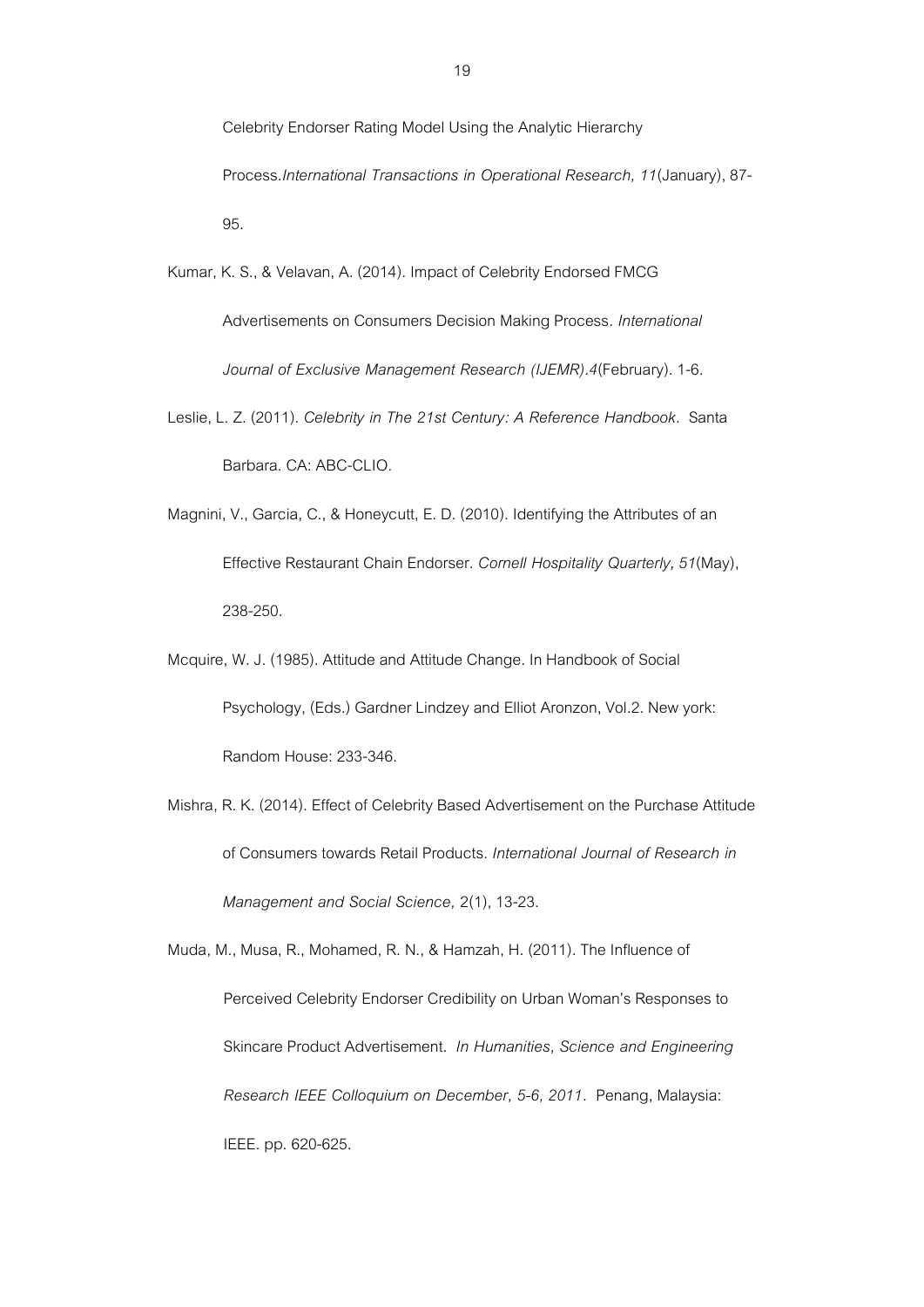National Statistical Office. (2014). Information and Communication Technology

Indicators 2014. Retrieved 4 April, 2016 from

[http://service.nso.go.th/nso/nsopublish/pubs/e-book/e070359/index.html#60-](http://service.nso.go.th/nso/nsopublish/pubs/e-book/e070359/index.html#60-61) [61.](http://service.nso.go.th/nso/nsopublish/pubs/e-book/e070359/index.html#60-61) (In Thai).

Ohanian, R. (1990). Construction and Validation of a Scale to Measure Celebrity Endorsers' Perceived Expertise, Trustworthiness, and Attractiveness*. Journal of Advertising, 19*(3), 39-52.

- Ohanian, R. (1991). The Impact of Celebrity Spokespersons' Perceived Image on Consumers' Intention to Purchase. *Journal of Advertising Research,* (Feb-Mar), 46–54.
- Opeyemi, O. K., & Olatunji, O. (2013). Celebrity Advertising and Brand Loyalty: A Study of Chivita Fruit Juice. *International Journal of Social Sciences and Humanities Reviews,4*(3), 75-83.
- Patra, S., & Datta, S. K. (2010).Celebrity Endorsement in India–Emerging Trends and Challenges.*Journal of Marketing & Communication, 5* (3), 16-23.

Pond. (Aug 2014). Behind the Ad Line. Episode Preseter Addicted. Marketingoops. Retrieved from http://www.marketingoops.com/exclusive/case-studiesexclusive/behind-the-ad-line-presenter-addicted/. (In Thai).

Pornpitakpan, C. (2003). Validation of the celebrity endorsers' credibility scale: Evidence from Asians. *Journal of Marketing Management*, *19*(1-2), 179-195.

Pornpitakpan, C. (2004). The effect of celebrity endorsers' perceived credibility on

product purchase intention: The case of Singaporeans. *Journal of*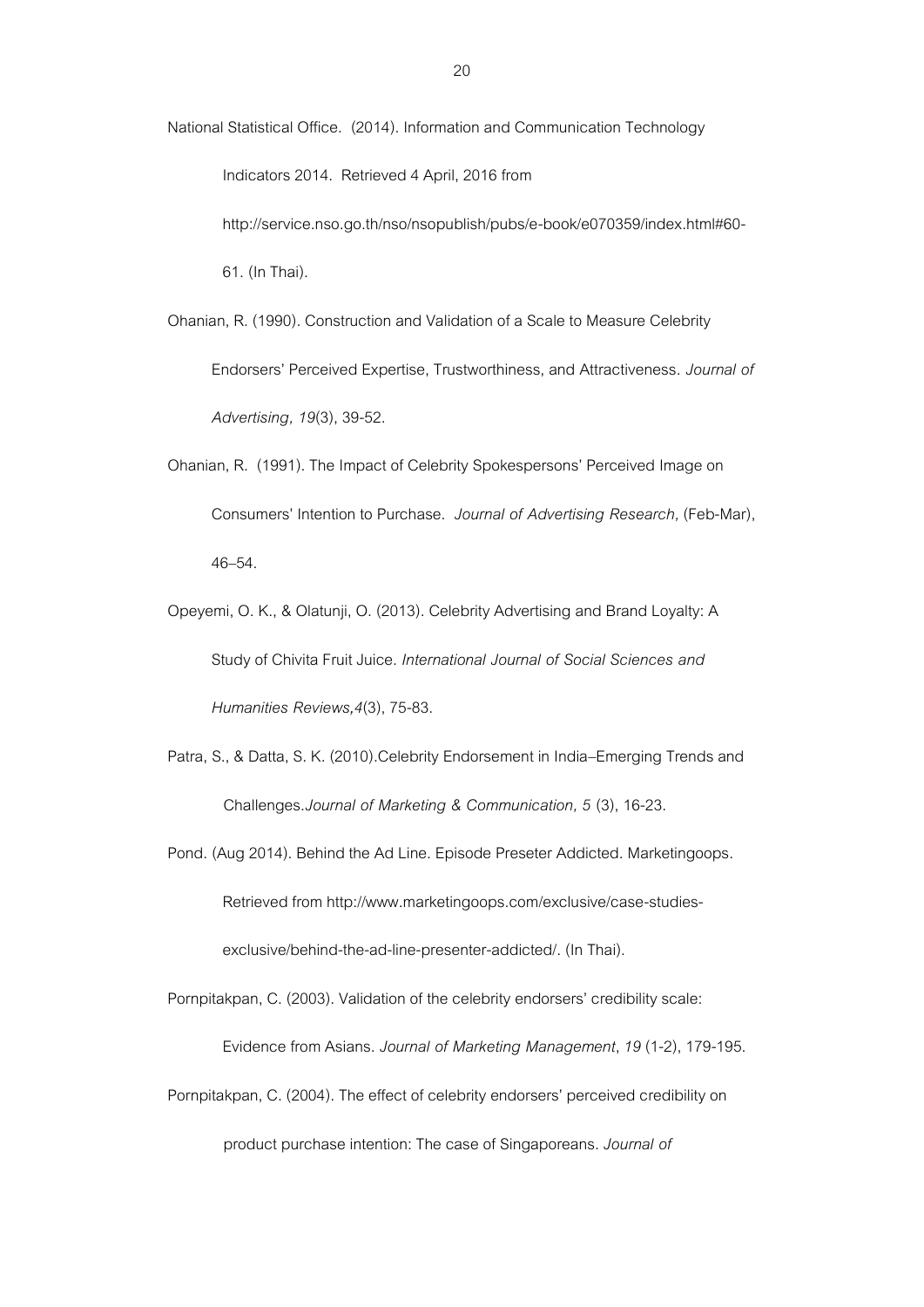*International Consumer Marketing*, *16*(2), 55-74.

Prachachatonline. (2013, June 16). Presenter War. Famous Brands quests 'JameJi' for Brand Repositioning. Retrieved from

[http://www.prachachat.net/news\\_detail.php?newsid=1371383446.](http://www.prachachat.net/news_detail.php?newsid=1371383446) (In Thai).

- Premeaux, S. R. (2009). The Attitudes of Middle Class versus Upper Class Male and Female Consumers Regarding the Effectiveness of Celebrity Endorsers.*Journal of Promotion Management*, *15* (1-2), 2-21.
- Prieler, M., Kohlbacher, F., Hagiwara S., & Arima, A. (2010). Older Celebrity versus Non-celebrity Television Advertising: A Japanese Perspective. *Keio Communication Review,* (32), 5-23.
- Ratha, M., & Varat, K. (2016). The Effects of Communication Strategies of Online Influencers toward the Attitude of Followers. *Journal of Communication and Management NIDA*.2 (January – April 2016), 81-106.
- Rossiter, J. R., & Percy, L. (1987). *Advertising, and Promotion Management*. London: McGraw –Hill Inc.
- Saleem, F. (2007). Effect of Single Celebrity and Multiple Celebrity Endorsement on Low Involvement and High Involvement Product Advertisements. *European Journal of Social Sciences*, 5 (3), 125-132.

Simmers, C. S., Martinez, D. D., & Haytko, D. L. (2009). Examining the Effectiveness of Athlete Celebrity Endorser Characteristics and Product Brand Type: The Endorser SexpertiseContinum. *Journal of Sport Administration and Supervision, 1*(April), 52-64.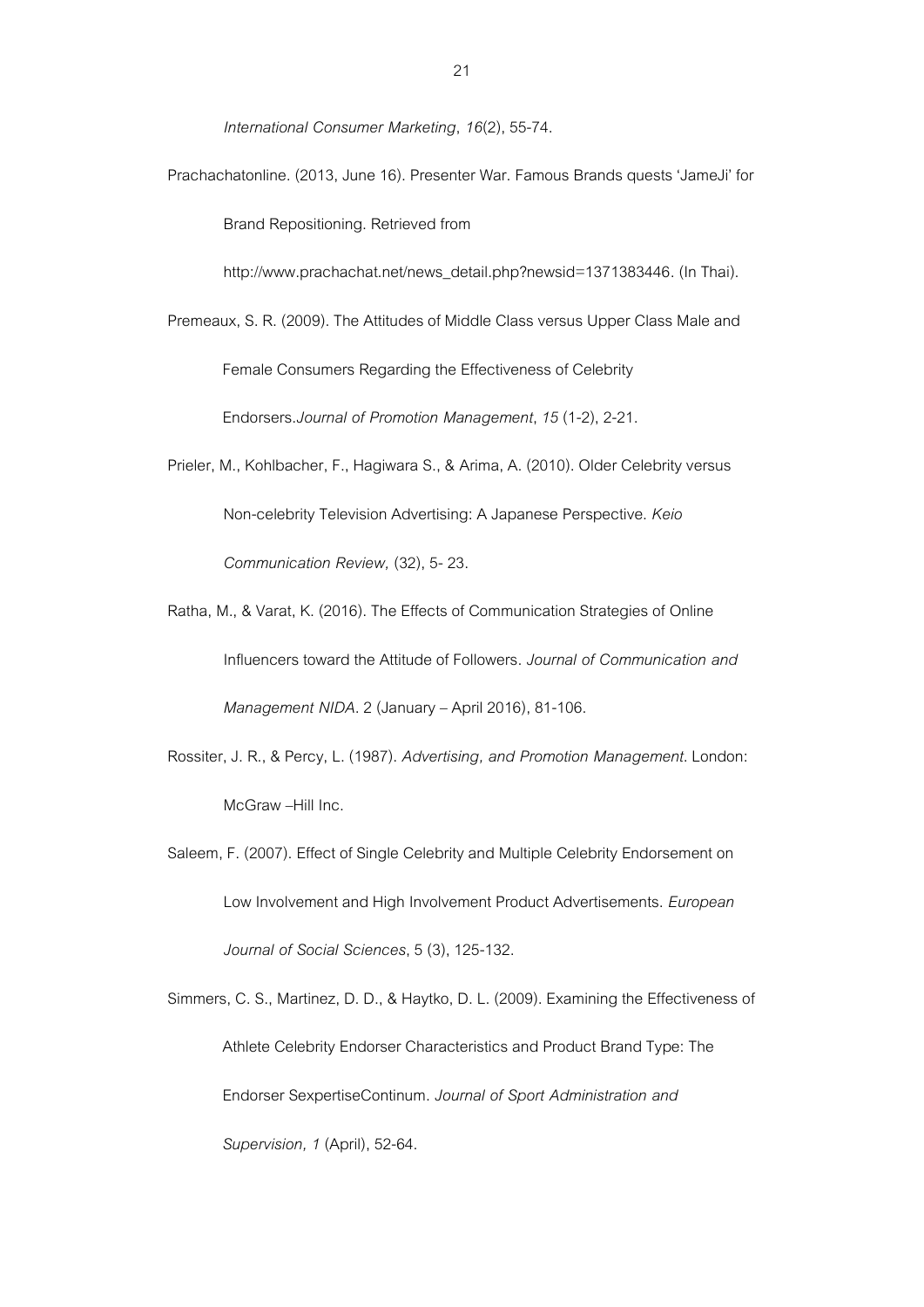Simsek, G. (2014). Celebrity Endorsement: How it Works When a Celebrity Fits the Brand and Advertisement. *International Journal of Social, Human Science and Engineering, 8* (4), 979-987.

Till B. D., & Busler, M. (1998). Matching Products with Endorsers: Attractiveness versus Expertise. *Journal of Consumer Marketing, 15*(6), 576-586.

Till B. D., & Busler M. (2000). The Match-up Hypothesis: Physical Attractiveness, Expertise, and the Role of Fit on Brand Attitude, Purchase Intent and Brand Beliefs. *Journal of Advertising, 29* (3) 1-13.

- Toncar, M., Reid, J. S., & Anderson, C. E. (2007). Effective spokespersons in a public service announcement: National celebrities, local celebrities and victims. *Journal of Communication Management***,** *11* (3), 258-275.
- Tripp, C., Jensen, T. D., & Carlson, L. (1994). The Effects of Multiple Product Endorsements by Celebrities on Consumers' Attitudes and Intentions.*Journal of Consumer Research*, *20*(March), 535-547.
- Um, N. H. (2008). Exploring the Effects of Single vs. Multiple Products and Multiple Celebrity Endorsements. *Journal of Management and Social Sciences, 4*(Fall), 104-114.
- Um, N. H. (2013). The Role of Culture in Creative Execution in Celebrity Endorsement: The Cross-Cultural Study.*Journal of Global Marketing, 26*(3), 155-172.
- Wheeler, R. T. (2009). Nonprofit Advertising: Impact of Celebrity Connection,

Involvement and Gender on Source Credibility and Intention to Volunteer Time

or Donate Money. *Journal of Nonprofit and Public Sector Marketing, 21*(1),